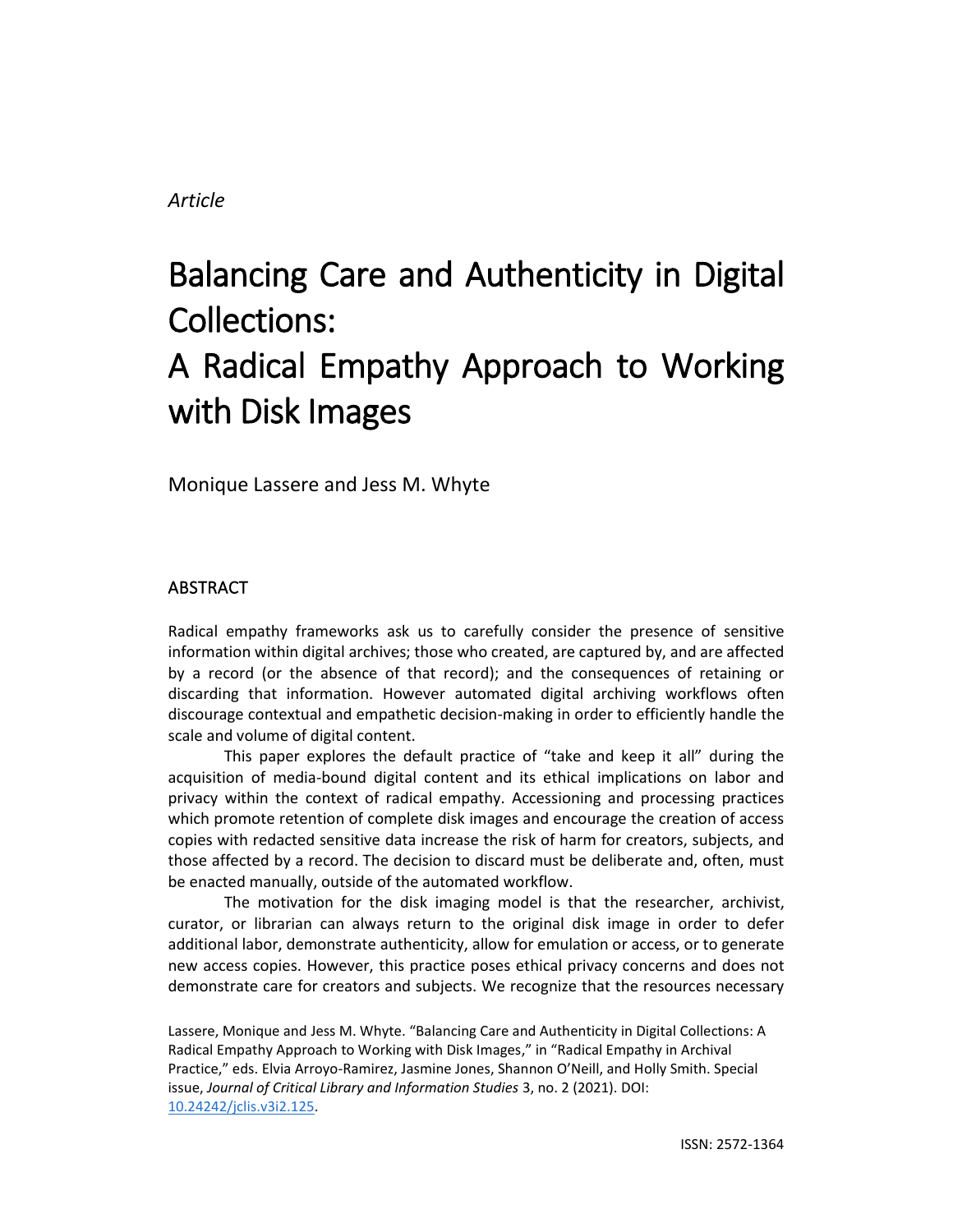to review disk images and make contextual decisions that balance both privacy and authenticity are significant due to the manual nature of this work: this places strain and further labor on staff and practitioners using current digital archival and preservation tools. However, we believe that there is an outstanding need to develop tools which aid in efficient and explicit redaction, but also allow for much-needed contextual and empathetic decision-making that aligns with developing concerns and evolution in archival practice. In this paper we propose that more resources, particularly staff time, are required to make these decisions and if those resources are not available, then the institution should consider itself incapable of ethically stewarding the content and protecting those affected.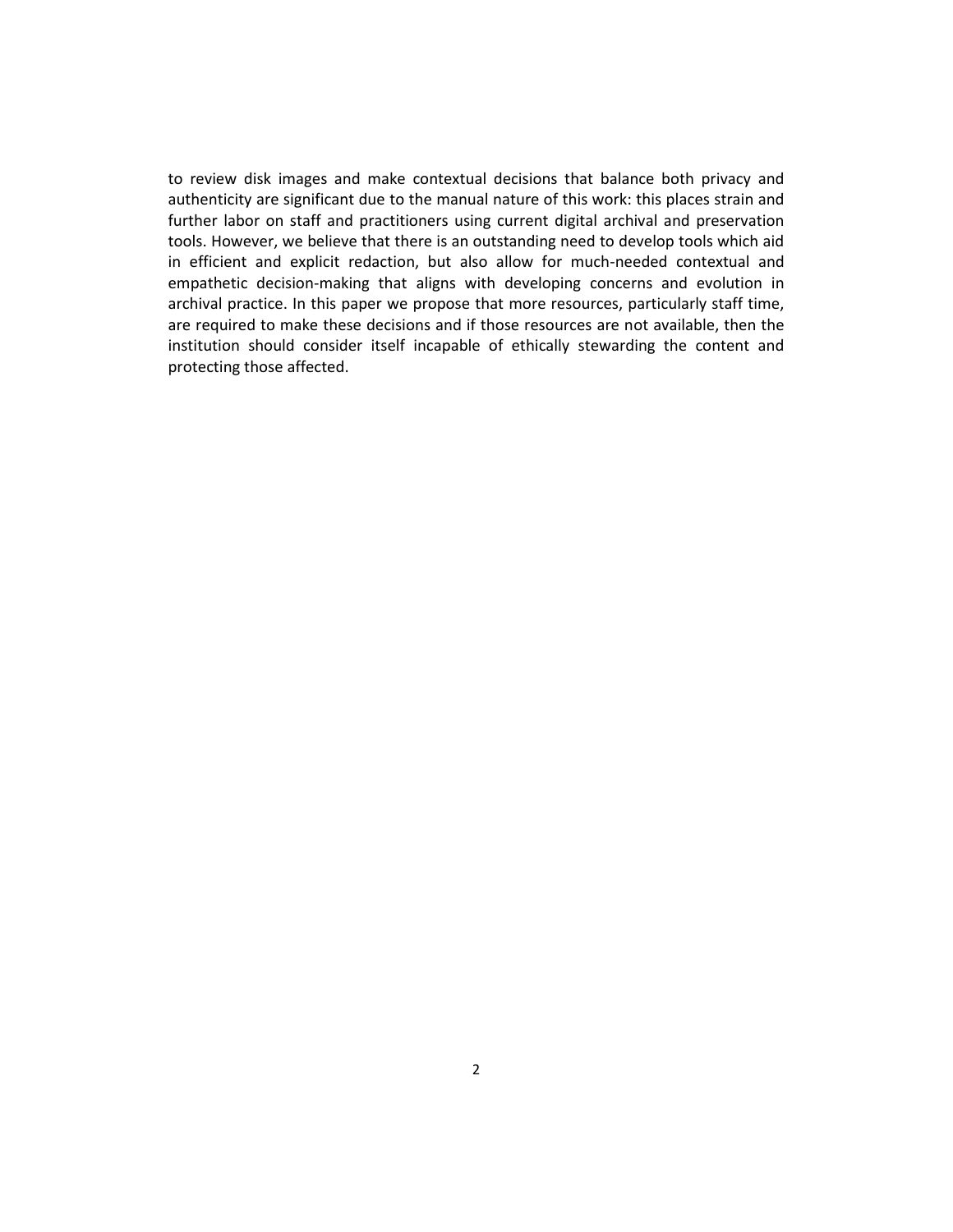#### INTRODUCTION

This paper explores the implications of the common practice to "take and keep it all" in the acquisition of digital archives and its labor and privacy implications.

Radical empathy frameworks in archiving ask us to carefully consider the presence of sensitive information; those who created, are captured by, and are affected by a record (or its absence); and the consequences of retaining or discarding that information for those affected. It is our position that available, recommended digital archiving workflows and tools, often in order to handle the volume of digital content or out of fear of violating preservation practices, discourage contextual and empathetic decision-making in favor of default decisions influenced by the primary audiences for whom these tools are developed, policy enforcement, and surveillance forces.

This paper begins by defining the scope of inquiry and the technical terms employed. We will then demonstrate that the creation and retention of disk images and associated metadata is often the default practice and discuss the reasons for this, outlining the historical relationship between archival work and digital forensics. We will provide a definition of radical empathy in this context, and demonstrate how its application might benefit the development of workflow tools. Finally, our outline of currently available digital curation tools will, in the context of radical empathy, evaluate their potential for allowing archivists to make contextually informed, empathetic, and ethical decisions.

## DEFINING SCOPE AND TERMS

Michelle Caswell and Marika Cifor call upon archivists and scholars to further consider how radical empathy and feminist ethics of care can help us rethink the roles or decisionmaking of collectors and describers and consider the perspectives and vulnerabilities of others, and awareness of power relationships in our work.<sup>1</sup> This paper is an answer to that call, focusing specifically on the acquisition and retention of previously media-bound digital content, particularly in archival personal collections.

We will begin by defining terminology specific to digital forensics and digital preservation, before delving into workflow mechanics and the application of radical empathy within those structures. First, what do we mean by media-bound digital content? This is data encoded, or "saved," on a media carrier, typically a disk such as a hard drive, USB key, CD, DVD, or floppy. As contemporary content creation moves away from single-media storage like local hard drives to redundant, distributed storage (e.g., a

 $1$  Michelle Caswell and Marika Cifor, "From Human Rights to Feminist Ethics: Radical Empathy in the Archives," *Archivaria* 81 (Spring 2016): 42.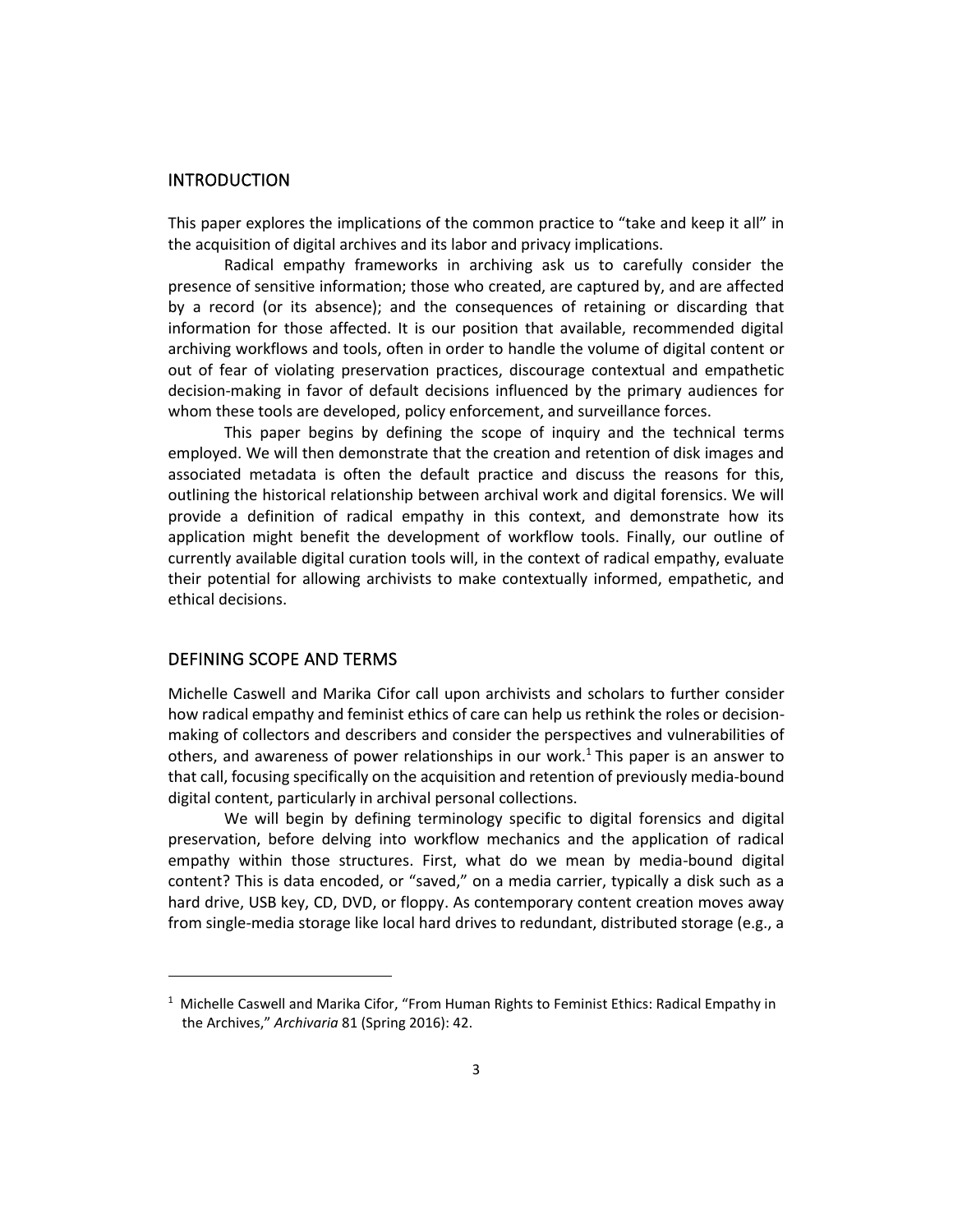personal Google Drive), the presence of media-bound digital content in a personal collection will become less prevalent. But, as the influx of new archival acquisitions can often follow a few decades behind that of creators', its presence in a new donation is still likely. Archivists and collection stewards may also inherit a backlog of media-bound materials in existing collections.

Before beginning to work with media-bound digital content, many digital archivists and librarians will first create what is called a disk image. By this, we do not mean a photograph of the media itself, nor do we mean a logical copy of the files on that disk. We defer here to Matthew Kirschenbaum's succinct definition,

"a literal representation of every *bit* of information on some original instance of source media...it is not simply a copy of all of the files that were once on that original diskette; rather the disk image...preserves all of the *information* that was recorded on the disk in its original storage geometry."<sup>2</sup>

Kirschenbaum describes how a disk image lets us treat a carrier as its own artifact or entity, instead of a carrier for individual objects or files. With a disk image, we represent the content not as files, but as individual bytes encoded into a whole. That disk image can then be examined for content unorganized into files (e.g., deleted content or content not in the filesystem), metadata relating to the carrier (e.g., volumetric properties, file structure, etc.) and the organization of files or bytes on that media carrier. It can also be mounted and explored as a logical disk and one can extract individual files from it. Disk images are often referred to as a "bit-level copy" or a "raw image." It may, depending on the media and context, also be referred to as an "ISO" (typically for CD-ROMs), a "DMG," a "dd," or a "block-level" image. A disk image is often stored as a single file or a collection of files in a single directory whereas a logical copy of a disk would be a traditional file system and directory structure containing copied, individual files (see Diagram 1). An analogy that clearly demonstrates the difference between disk images and logical directories is recording the contents of an entire cassette tape as one entity versus individual songs.

Because disk images are representations of the physical media, they may contain content that has been deleted from the file system but are still present on the disk itself. This content may be unwanted by the collecting repository or is unethical to keep due to a donor or creator being unaware that this content was preserved.<sup>3</sup> For example, a media

<sup>2</sup> Matthew Kirschenbaum, *Mechanisms: New Media and the Forensic Imagination* (Cambridge, MA: MIT Press, 2008), 115.

<sup>&</sup>lt;sup>3</sup> Kam Woods, Cal Lee, and Simson Garfinkel, "Extending Digital Repository Architectures to Support Disk Image Preservation and Access," in *Proceedings of the 11th Annual International*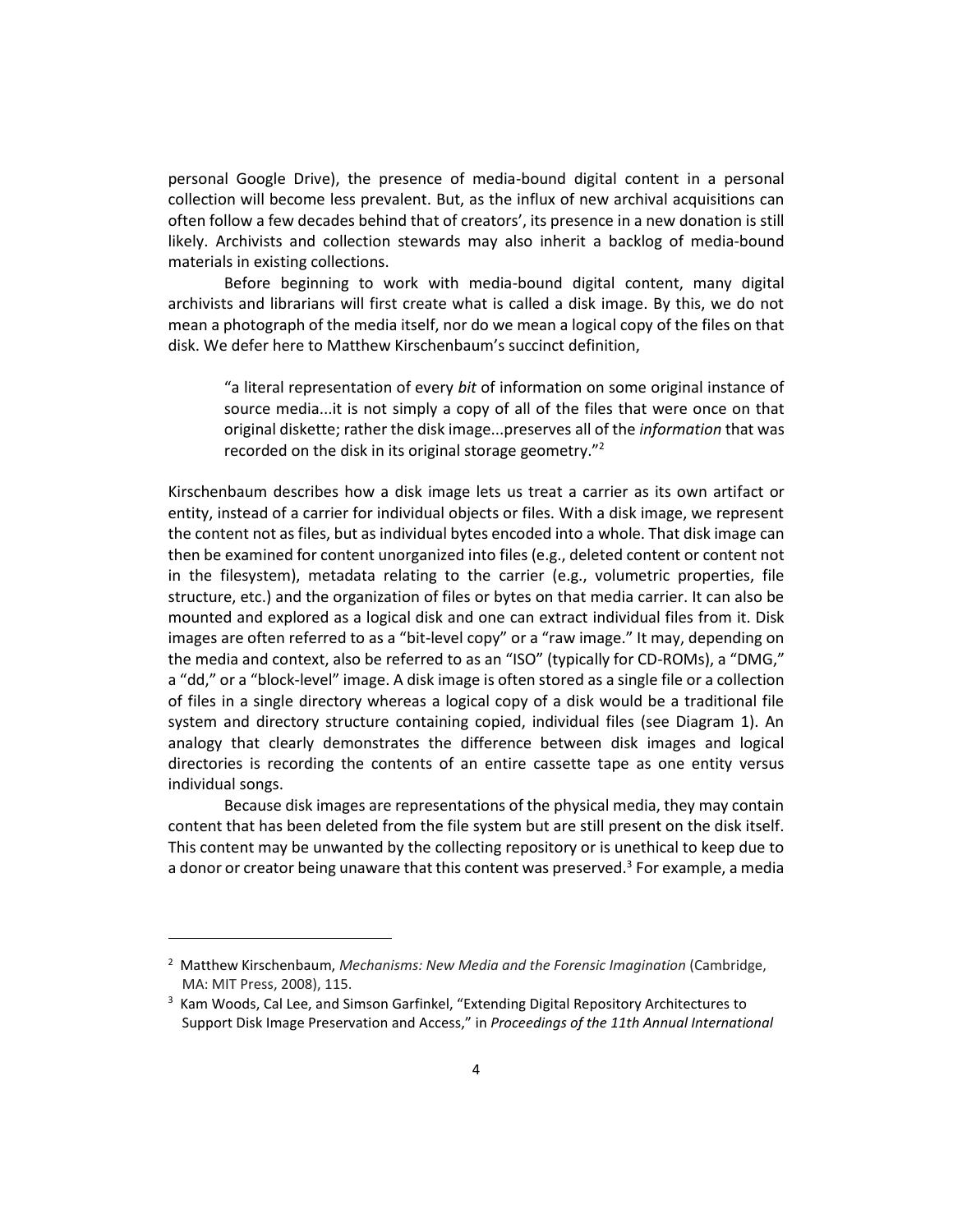carrier might contain four files, three are relevant to the collection, but the fourth belongs to a third-party, say a family member of the donor. The fourth file is not relevant, contains private information, and, if it were a piece of paper, would likely be destroyed or returned. Choosing to keep a full disk image of that media carrier would retain that third file.



Figure 1. Illustration of a logical file transfer compared to a disk image. Special thanks to Steve Marks for providing the whiteboard inspiration for this illustration.

*ACM/IEEE Joint Conference on Digital Libraries* (New York: Association of Computing Machinery, June 2011), 64.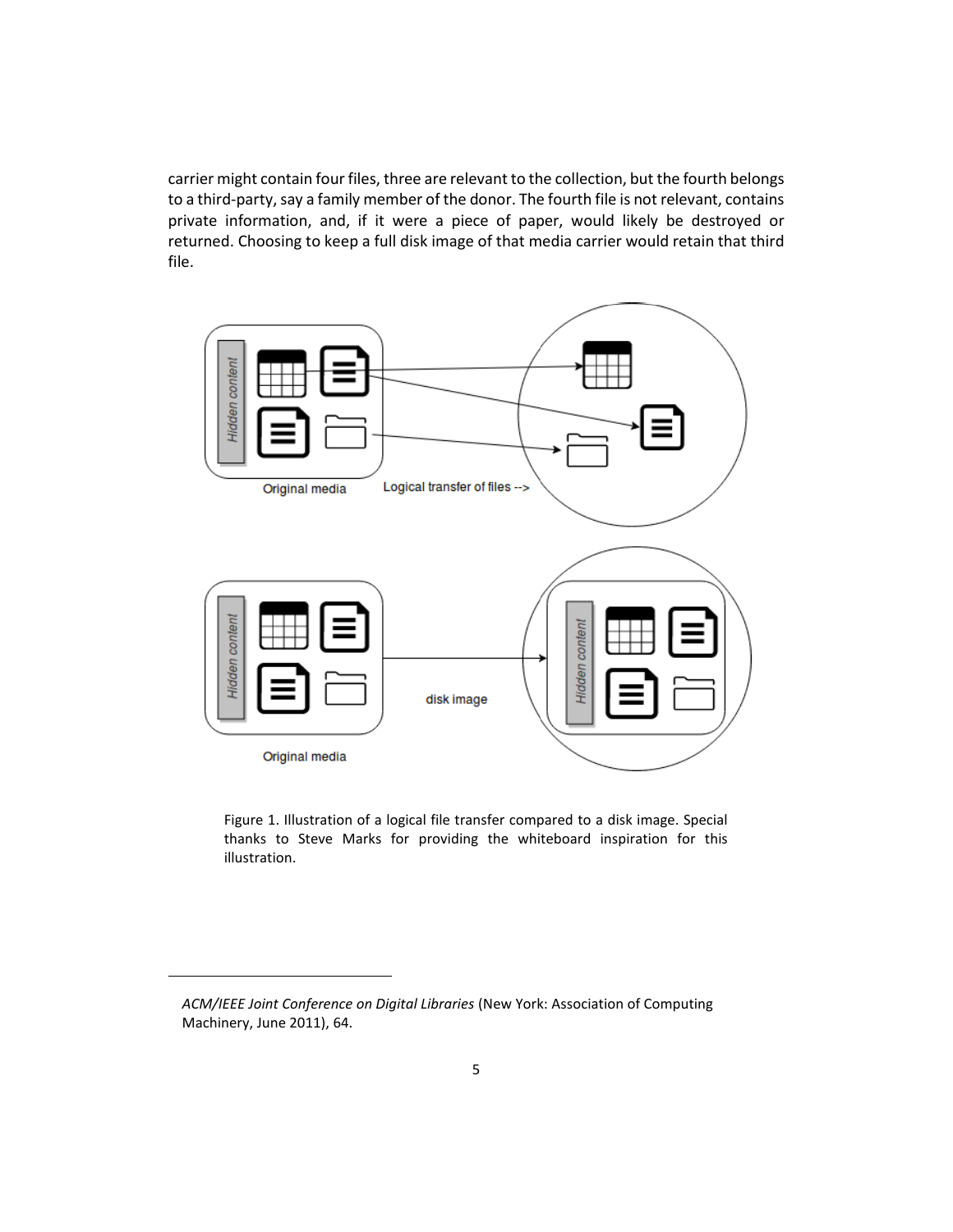# BACKGROUND ON THE CAPTURE AND RETENTION OF DISK IMAGES IN DIGITAL PRESERVATION WORK

In their 2013 article examining current management of sensitive information in borndigital collections, Ben Goldman and Timothy D. Pyatt noted that disk imaging and forensic acquisition methods were increasingly a part of best practice workflows in digital archives.<sup>4</sup> They address the privacy challenges arising from this approach:

- Media was often unexamined at acquisition and donors may no longer be available for consultation if questionable content is surfaced;
- The backlog and volume of incoming content is sometimes not reviewable with available resources;
- Technical solutions for scanning for sensitive personal information are not sufficient;
- Seemingly innocuous hidden file metadata can pose privacy issues;
- The range of hidden or deleted content available in disk images is extensive; and
- Despite the coalescing of practices around the disk imaging process as part of the digital archives workflow, both archivists and donors are not always aware of the types of content that can be surfaced with forensic methods.<sup>5</sup>

Given the privacy issues raised by this method, as identified by Goldman and Pyatt, why is disk imaging the preferred method, and why are disk images retained, at times indefinitely? We believe there are four predominant reasons the capture and retention of disk images and/or their associated metadata became a recommended practice in this field. First, traditional paper-based conservation principles discourage any action that may reduce a record's value as evidence, or any process of repair that is irreversible.<sup>6</sup> Secondly, there is an existing relationship between diplomatics, archival science, and digital forensics.<sup>7</sup> Thirdly, disk images allow us to defer labor. Finally, the clearest interpretation of a digital object may require additional data outside of its own boundaries. In practical terms, a full disk image is sometimes required in order to fully

<sup>4</sup> Ben Goldman and Timothy D. Pyatt, "Security Without Obscurity: Managing Personally Identifiable Information in Born-Digital Archives," *Library and Archival Security* 26, no. 1-2 (2013): 43.

<sup>5</sup> Goldman and Pyatt, "Security," 43-44.

<sup>6</sup> Roger Ellis, *The Principles of Archive Repair: A Paper Read by Roger Ellis* (London, UK: London School of Printing and Graphic Arts, 1951).

<sup>7</sup> Luciana Duranti, "Diplomatics: New Uses for an Old Science, Part I," *Archivaria* 28 (Summer 1989): 7-27; Luciana Duranti, "From Digital Diplomatics to Digital Records Forensics," *Archivaria* 68, (Fall 2009): 39-66.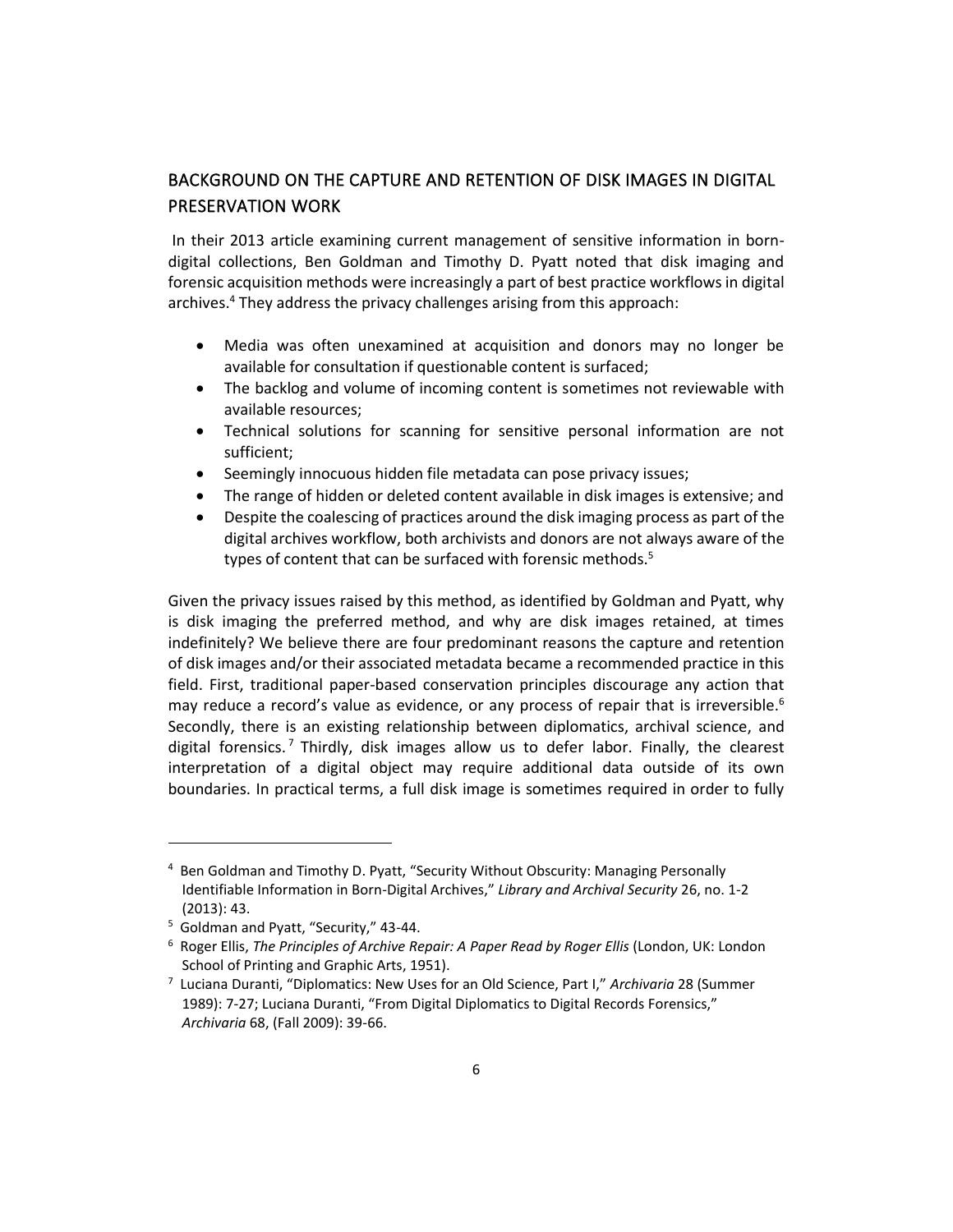render a digital object in such a way that it is seen not in violation of the traditional conservation principles listed above.

In 1951, Roger Ellis, under the guidance and mentorship of Hilary Jenkinson<sup>8</sup> at the UK National Archives, formulated a set of five principles to guide conservators and archivists. These principles were succinctly summarized by David Baynes Cope, an expert in document examination and preservation, as the following: first, no process of repair should remove, diminish, or obscure the document's value as evidence; second, no process of repair should be used which would in any way damage or weaken the materials of which the document is made; third, processes of repair should not interfere in any way with any subsequent treatment that the document may require; fourth, the process of repair should not diminish in any way the aesthetic appearance of non-archival material; and lastly, no process of repair should be irreversible.<sup>9</sup>

These principles are not, nor have ever been, the final word on conservation and preservation. Nevertheless, their influence is felt.<sup>10</sup> Jenkinson's influence on the conception of archival materials as evidence is particularly relevant to disk imaging, as are his conclusions that no grounds exist for records destruction and that records must remain as received. 11

The importance of the evidentiary nature and capacity of records can further be seen in the development and theory of diplomatics, advanced in the 1989 article, "Diplomatics: New Uses for an Old Science, Part I" by Luciana Duranti, professor of archives and the director of the International Research on Permanent Authentic Records in Electronic Systems (InterPARES) project. Diplomatics can be loosely defined as the study of documents and was born out of a need to standardize how documents were authenticated during the late Medieval period. In the series of articles produced by InterPARES, Duranti notes a feedback loop between records management (the archivist's original duty) and diplomatics, outlining the inescapable "historical-administrative-legalarchival" nature of both disciplines and the inherent link between the two.<sup>12</sup> At the root of each is a need to authenticate records across historical, administrative, and legal mandates, and to prove their integrity. According to Duranti, when records are digital, integrity is linked directly to the chain-of-custody and the object's 0's and 1's:

<sup>8</sup> David Baynes-Cope, "Thoughts on Ethics in Archival Conservation," *Restaurator: International Journal for the Preservation of Library and Archival Material* 9, no. 3 (1988): 137.

<sup>&</sup>lt;sup>9</sup> David Baynes-Cope, "Principles and Ethics in Archival Repair and Archival Conservation. Part 1: The Principles of Archival Repair and of Archival Conservation," *Journal of The Society of Archivists* 15 (1994): 18.

<sup>10</sup> Richard Stapleton, "Jenkinson and Schellenberg: A Comparison," *Archivaria* 17 (1983): 83

<sup>11</sup> Hilary Jenkinson, *A Manual of Archive Administration Including the Problems of War Archives and Archive Making (*Oxford, UK: The Clarendon Press, 1922) 19-84; Stapleton, "Jenkinson and Schellenberg," 81.

<sup>&</sup>lt;sup>12</sup> Duranti, "Diplomatics: New Uses," 10-11.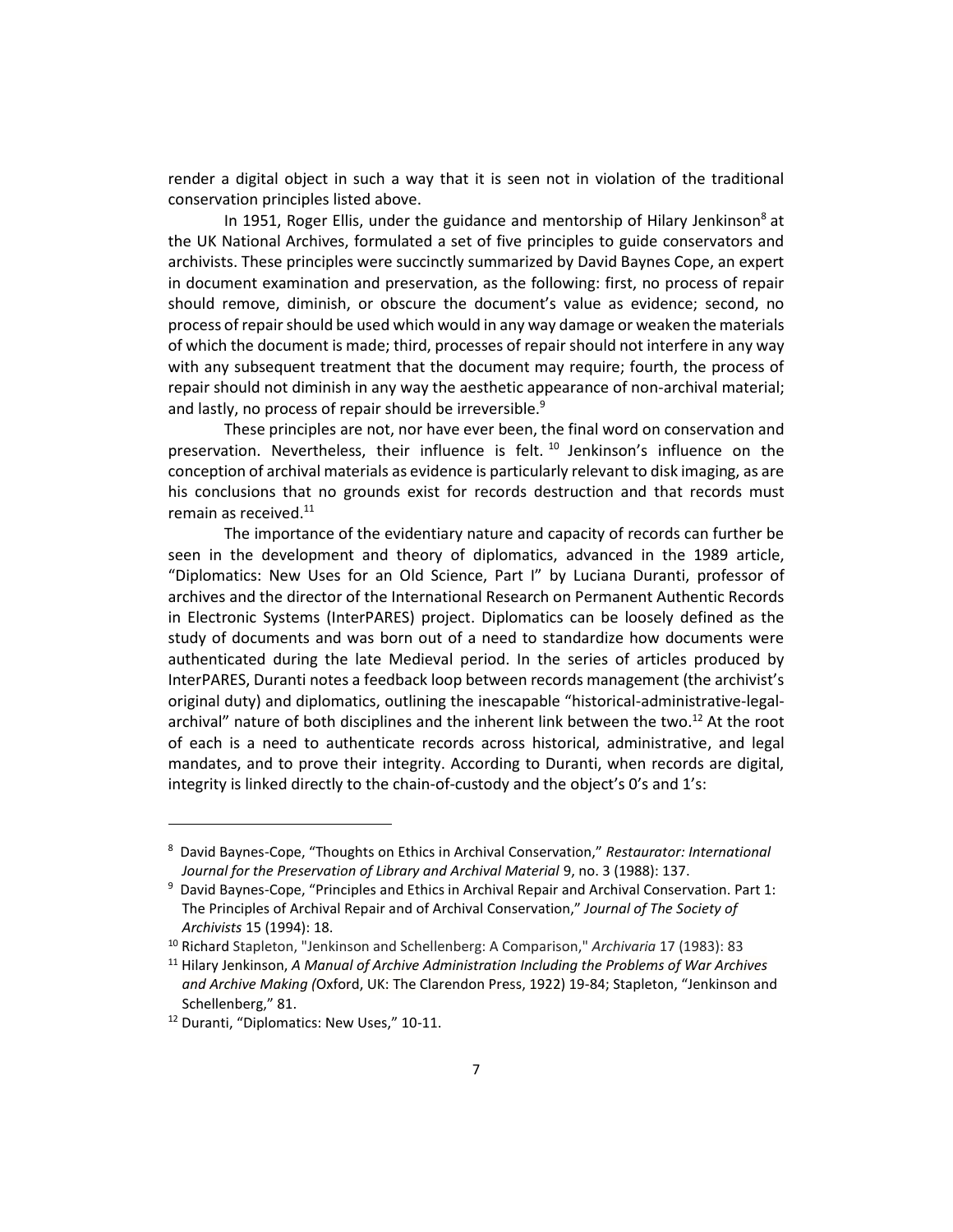The integrity of a record is linked to its ability to convey the message it was intended to communicate when generated. Thus, it does not matter if the ink is fading, the medium (i.e., the material support) is falling apart, or the bit-stream is not the same as in the first manifestation of the record, as long as the content is readable and is the same as it was originally intended, the medium does not have missing parts, or the manifestation we see on the computer screen is the same as it was the first time the record was saved.<sup>13</sup>

While diplomatics holds that no instantiation of a digital object constitutes an original, digital forensics and archival science rely on chain of custody and the existence of an original record to prove authenticity and integrity.<sup>14</sup> Disk images play a crucial part in ensuring that the structure and nature of a digital object remains unmodified throughout its handling, regardless of the overarching intention for that object and the content it represents. The InterPARES Project defined the trusted custodian (or recordkeeper) as one who can attest to, ensure, and demonstrate the authenticity and availability of records, usually through the fulfillment of baseline requirements for a trusted recordkeeping system.<sup>15</sup> The role of the trusted recordkeeper extends to the software and computing environments digital records inhabit through the archival and forensic process. The disk image then can become one means by which the recordkeeper secures the archival bond between records.

In 2001, the British Library, began processing digital personal papers on physical media (which it referred to as "eMANUSCRIPTS"),<sup>16</sup> through its Digital Manuscripts Project. The project identified three key requirements: 1) to capture full contextual disk images for authentication purposes; 2) to retain "exact copies" of files; and 3) to meet confidentiality requirements sensitive to depositors.<sup>17</sup> They were also early adopters of forensic methods. The careful protection and consideration of this content, its evidentiary value, and the heralding of disk images for authentication purposes resonates with Ellis's

<sup>&</sup>lt;sup>13</sup> Duranti, "From Digital Forensics," 53.

<sup>14</sup> Duranti, 58.

<sup>&</sup>lt;sup>15</sup> Heather MacNeil et al., "Part 1: Establishing and Maintaining Trust in Electronic Records -Authenticity Task Force Report," *The Long-Term Preservation of Authentic Electronic Records: Findings of the InterPARES Project* (2001), 21, http://www.interpares.org/book/interpares\_ book\_d\_part1.pdf, 21.

<sup>16</sup> A. Summers and J. Leighton John, "The W. D. Hamilton Archive at the British Library," *Ethology, Ecology & Evolution* 13: 373-384; Jeremy Leighton John, "Adapting Existing Technologies for Digitally Archiving Personal Lives: Digital Forensics, Ancestral Computing, and Evolutionary Perspectives and Tools," *iPres 2008: The Fifth International Conference on Preservation of Digital Objects, London* (September 2008): 48-55.

<sup>&</sup>lt;sup>17</sup> Leighton John, "Adapting Existing Technology."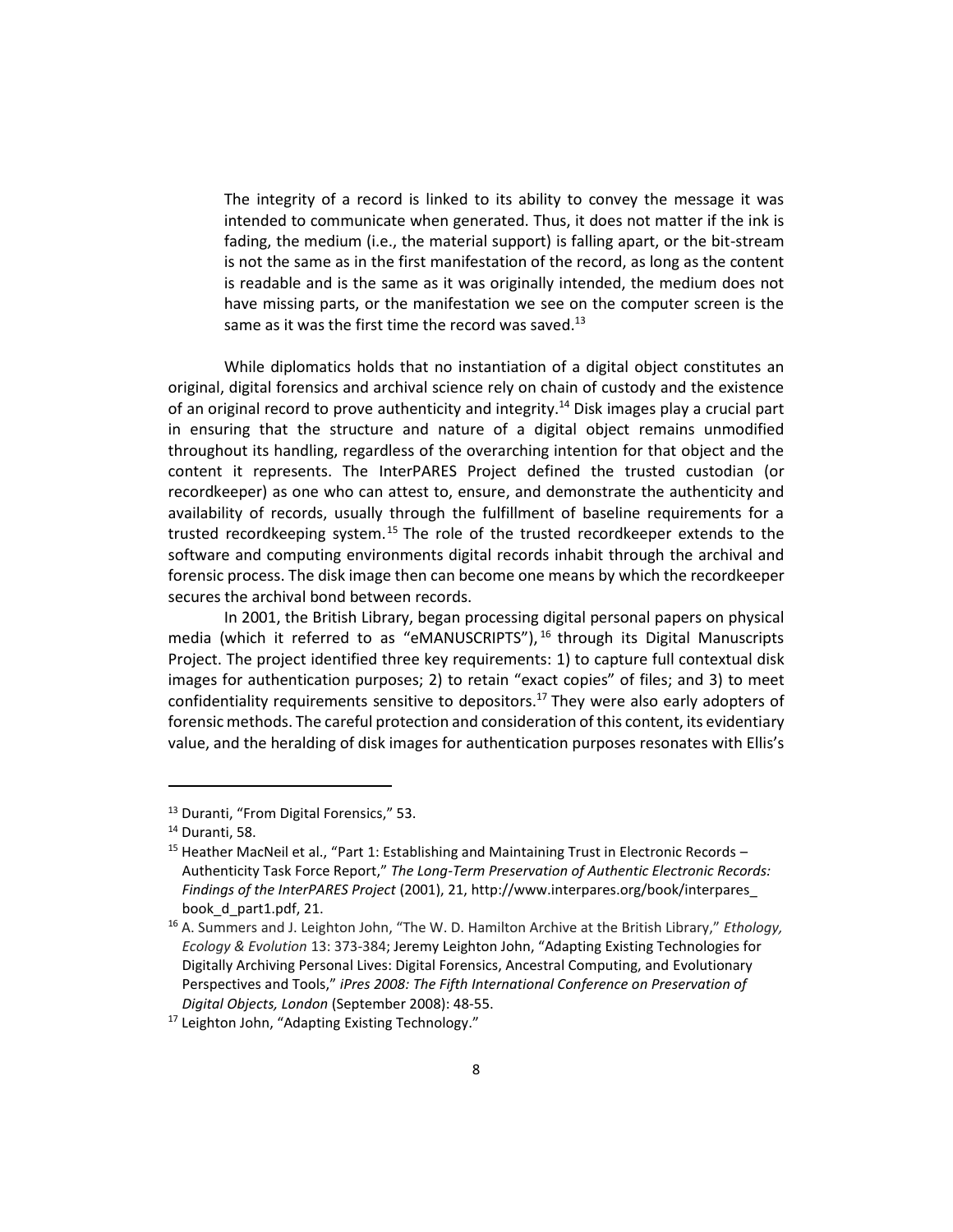and Duranti's influence. Yet concerns about privacy implications remained. In his 2008 outline of the eMANUSCRIPTS work, Jeremy Leighton John stresses repeatedly the "essential need to involve potential depositors in the capture process."<sup>18</sup> Leighton John adds that, while recovery of deleted drafts or overwritten works might be of scholarly interest, retrieval of this content "must involve the originators and accord with their wishes." He also remarks that the originator may have only intended to donate a specific file, not a full forensic image of their drive. However, the forensic imaging processes and recommended practices for "capture" outlined in Leighton John's work did not yet include a method for discarding content entailing sensitive information. It was recommended that this content "be identified by the curator and bookmarked," but it remained unclear whether the original disk image would be discarded, or related metadata redacted after unwanted content had been identified. From early days, the field was concerned about the surfacing of sensitive information by forensic methods, but without the technical mechanisms or labor capacity to address it.

In the 2010 Council for Libraries and Information Resources (CLIR) report "Digital Forensics and Born-Digital Content in Cultural Heritage Collections" Kirschenbaum, Richard Ovenden and Gabriela Redwine highlight shared practices between disparate fields.<sup>19</sup>The report puts into practice some of Duranti and Elizabeth Diamond's theoretical work—which highlights the convergence of the distinct fields of forensic science, archival studies and diplomatics—by examining varying institutional practices regarding the management of digital records. Their practices, which constitute a general digital forensics workflow, hinge on the capture and retention of disk images, although other strategies such as emulation, migration, or using legacy media for rendering and access are put forth as viable, but less secure options.<sup>20</sup> The authors of the CLIR report echo previous assertions made about the authenticity and integrity that disk images afford (the capture of complete information, and the capability to understand relationships between data) and further state a bold reality: disk images also act as a container to retain complete data sources until a later time during which the archivist can deal with analysis and redaction.<sup>21</sup> By 2010, it was well-established within the field that disk images provide a more complete original presentation and documentation of the original digital object, while serving the practical function as a safeguard against time, labor shortages, and a lack of knowledge related to media-bound digital content. The disk image allows those of

<sup>18</sup> Leighton John, 50.

<sup>&</sup>lt;sup>19</sup> Matthew G. Kirschenbaum, Matthew G., Richard Ovenden, and Gabriela Redwine, "Digital Forensics and Born-Digital Content in Cultural Heritage Collections," *Council on Library and Information Resources (CLIR) Reports* 149 (2010), 2.

<sup>&</sup>lt;sup>20</sup> Kirschenbaum et al., 15, 21-22.

<sup>&</sup>lt;sup>21</sup> Kirschenbaum et al., 26.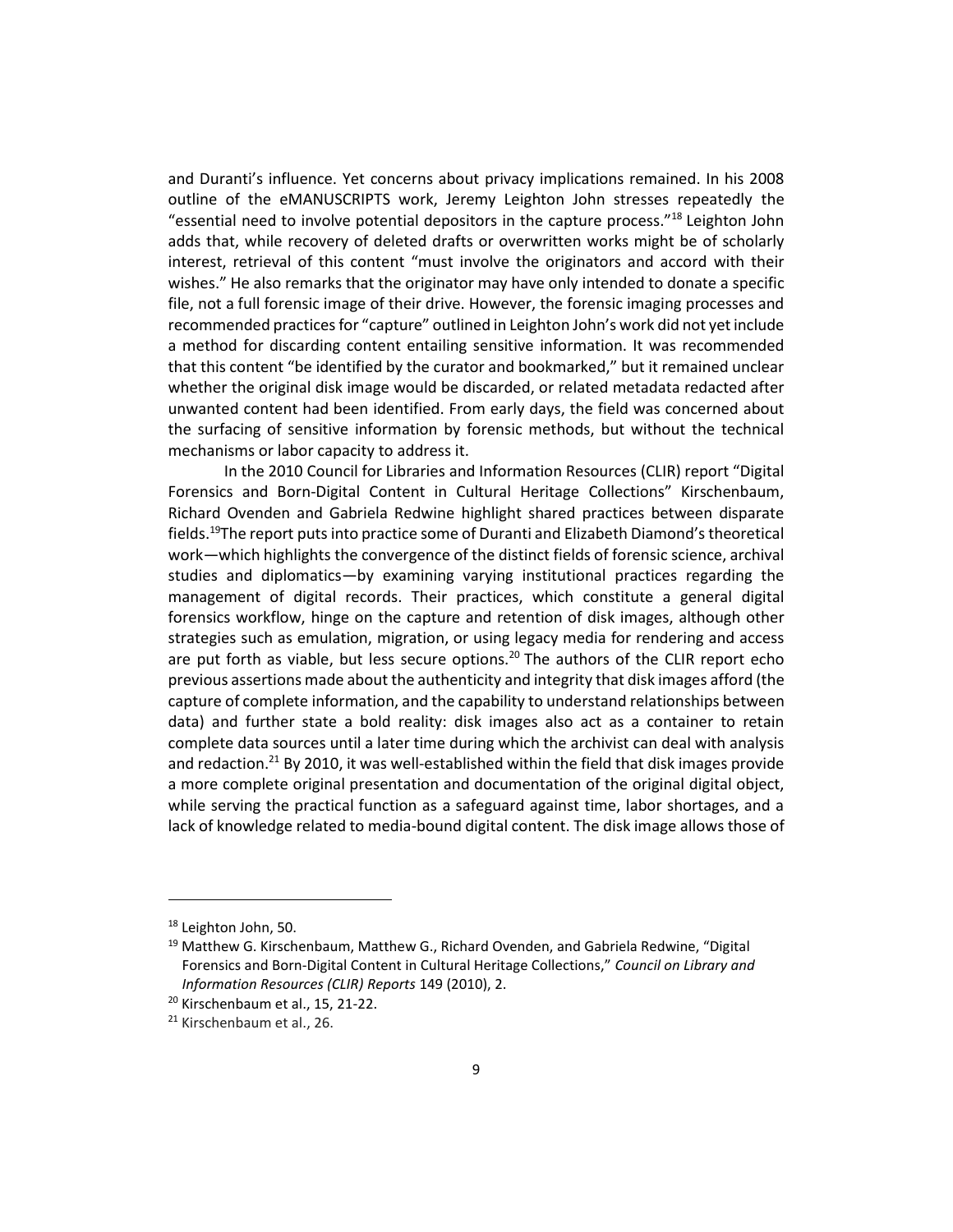us without adequate resources to "take and keep it all" until a later, undefined date that may or may not arise.

The CLIR authors go on to discuss the nuances of managing personally identifiable information (PII) and sensitive data in digital form, noting the differences in security measures needed to ensure the safekeeping of sensitive information among paper-based and digital archives, the overall lack of specificity in current guidelines and recommendations, and the complications cloud-based personal information pose to privacy.<sup>22</sup> Inherent in their perspective is the known fact that risks and concerns regarding the identification and redaction of sensitive information have increased at a rate unequal to the rate of developments in digital forensics theory and practice, thus necessitating a range of workflows, policies, and procedures to mitigate associated risks. The risks related to mismanagement or disregard of sensitive information are both local and global, holding the potential to endanger record creators and expose record subjects' identities and behaviors, thus affecting the collecting institution's ability to generate and maintain trust.<sup>23</sup> We must therefore plan that, even with the best identification and redaction tool, we are likely to miss sensitive information. The authors emphasize the need to educate and engage donors, record creators, and researchers across the archival and forensic life cycle; working with data creators; and recruiting and allocating training and staff.<sup>24</sup>

By 2011, according to Kam Woods, Christopher A. Lee and Simson Garfinkel in their argument for greater institutional repository support for and increased access to disk images, the capturing and retention of disk images was "widely used today by practitioners of digital forensics [because] disk images can serve as baselines for comparison for digital preservation activities, as they provide fail-safe mechanisms when curatorial actions make unexpected changes to data; enable access to potentially valuable data that resides below the file system level; and provide options for future analysis."<sup>25</sup> Woods, Lee and Garfinkel also discuss the multifaceted ethical concerns related to disk images, though they advocate for diligent curation, care, and access restrictions, rather than deletion. Their justification is that the researcher, archivist, curator, or librarian can always return to the original disk image in order to demonstrate authenticity, allow for emulation or access, or to generate new access copies, and that this capacity and service to the user might outweigh other relationships with creators, subjects, or communities. It is then left to curators of digital materials to be "responsible for understanding and implementing plans to handle 'hidden' data."<sup>26</sup>

<sup>22</sup> Kirschenbaum et al., 48-49, 51-52, 54.

<sup>23</sup> Kirschenbaum et al., 51.

<sup>&</sup>lt;sup>24</sup> Kirschenbaum et al., 50-64.

<sup>25</sup> Woods, Lee, and Garfinkel, "Extending Digital," 57.

<sup>26</sup> Woods, Lee, and Garfinkel, 64.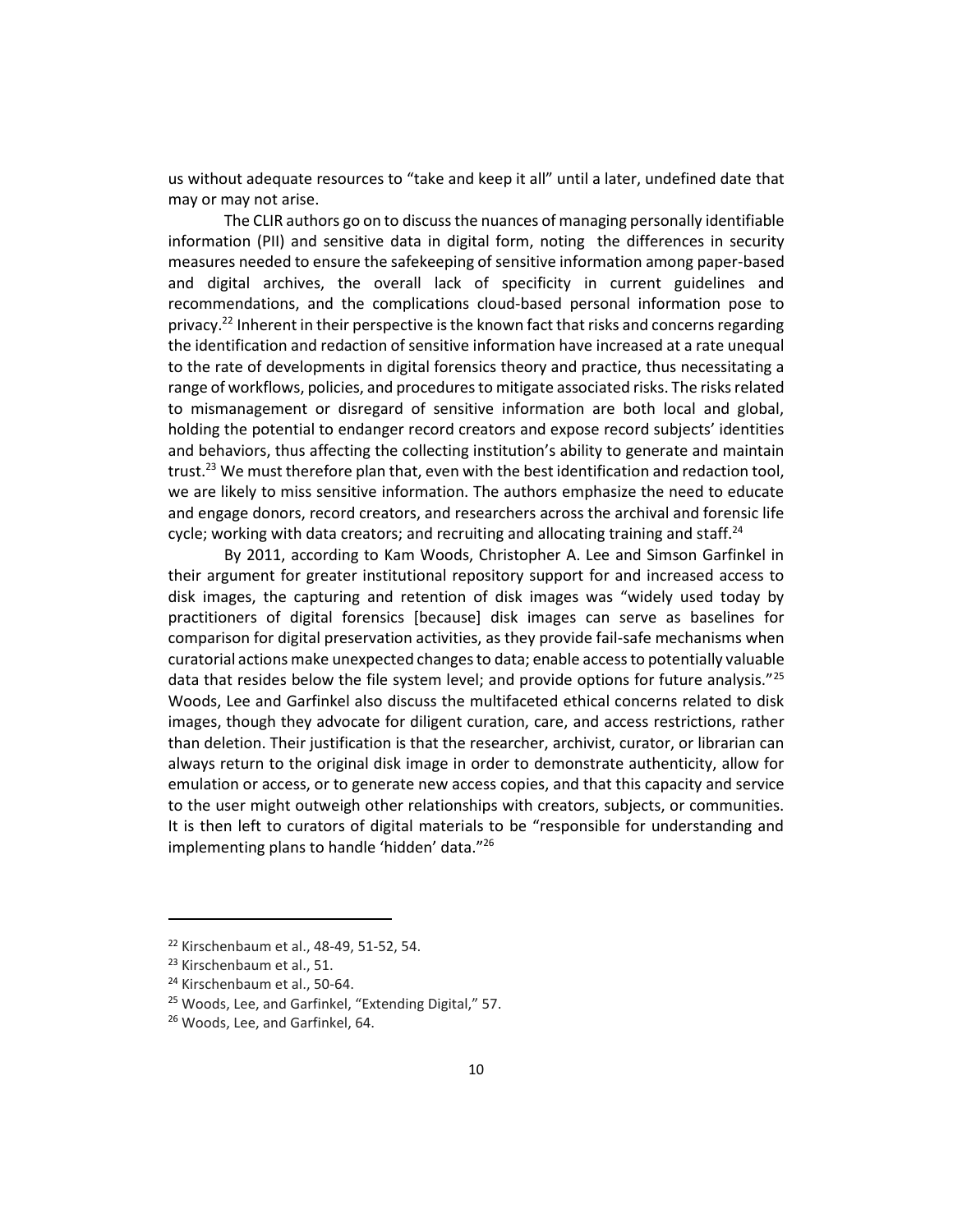Our final motivation for obtaining and retaining a full disk image is the occasional interconnectedness of data across a full volume. By this, we mean content that may first appear to be contained within one easily extractable logical file, but is dependent on bits inscribed elsewhere on the media. Examples include pointer or resource files, proprietary software or databases that are environment-specific, and linked content in documents. John Durno, a digital archaeologist and head of library systems at the University of Victoria, writes that in some file systems, such as HFS+, "data in the resource fork sometimes extends beyond system-specific metadata including, for example, the embedded images in a word processing document."<sup>27</sup>Proprietary software or databases may also be dependent on specific environment configurations, or files or keys held elsewhere on the system. Finally, linked data within a single volume, but spanning multiple files poses similar challenges. For these reasons, a practitioner might be hesitant to let go of a full system disk image without first doing extensive testing.

## RADICAL EMPATHY AND THE RETENTION OF DISK IMAGES

The reluctance to discard a disk image for evidentiary purposes or to enable a future ability to render content, along with the insistence that future custodians will appropriately handle this data, does not take into consideration relationships to and with creators, subjects, users, or communities. It takes advantage of "the different levels of power and privilege between creators, subjects, users and communities" and as a result can "reveal whose needs are served by different archival decisions"<sup>28</sup> because of differing access to technical capacity, thus employing knowledge as a weapon.

However, there is now a dilemma created by friction between the assumed wants of the user or community, the donor, the creator, and the subjects. Keeping a disk image may allow for greater access in the future, preserve more contextual information, or better demonstrate authenticity, but as a collection decision it may lack care for the privacy and safety of the creators or subjects of records. There is a tension here and our aim in this paper is to foreground that tension. On one hand, archivists have a mandate to preserve an authentic object, but on the other, archivists have a responsibility not to endanger those captured within that object.

Empathy as consideration for subjects and the navigation of the ensuing ethical dilemmas and questions are not new concepts for digital collections. As early as 1978, Alice Robbin, now a professor of library and information science and career expert on digital inequality and privacy, wrote about the difficulties of balancing an individual's privacy with researchers' access, and the challenges inherent to the collection of data

<sup>&</sup>lt;sup>27</sup> John Durno, "Digital Archaeology and/or Forensics: Working with Floppy Disks from the 1980s," *The Code4Lib Journal*, no. 34 (October 2016).

<sup>&</sup>lt;sup>28</sup> Caswell and Cifor, "From Human Rights," 195.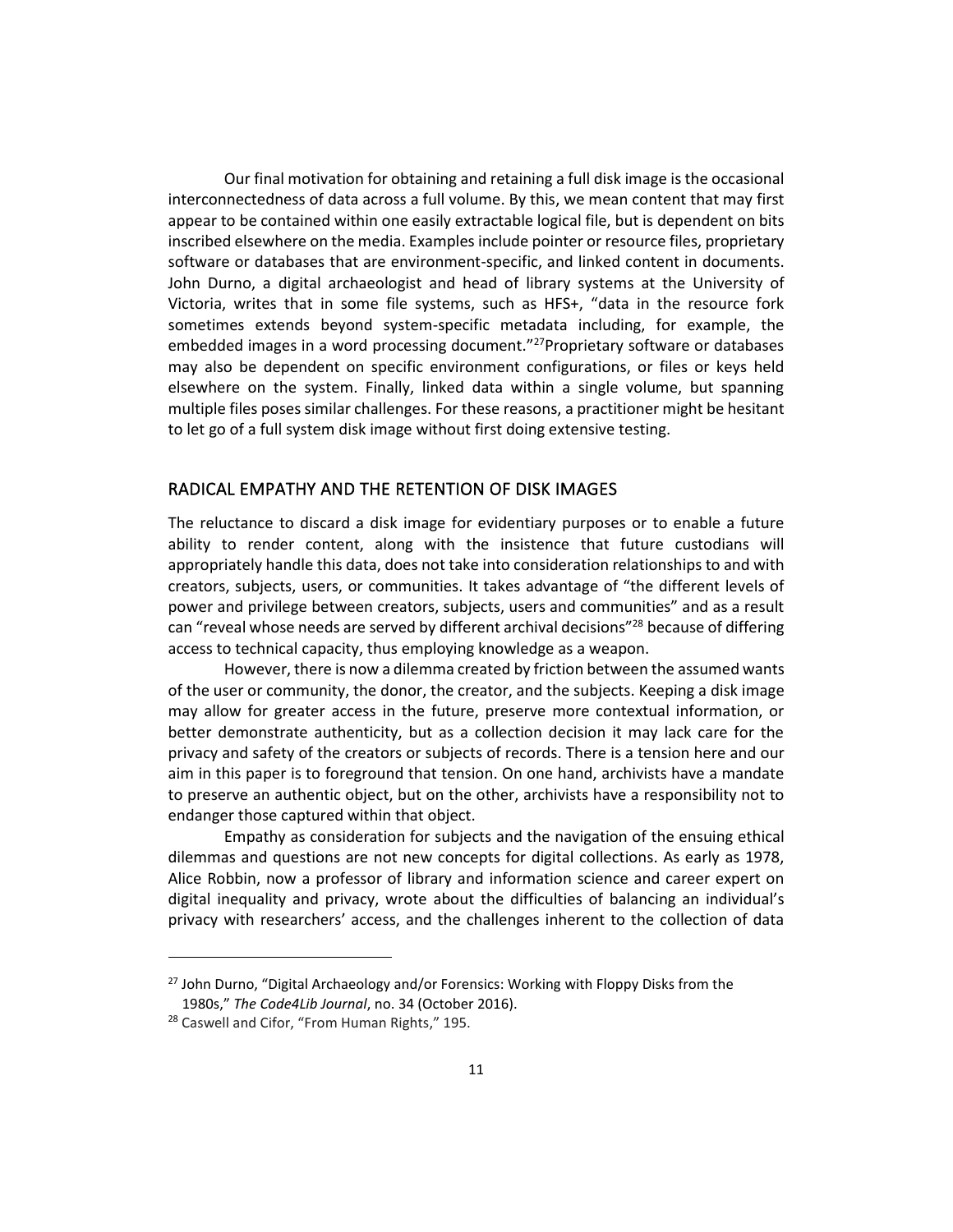sets, rapidly evolving technology, and machine-readable formats.<sup>29</sup> In her work, Robbin laid out a set of ethical principles to guide data archivists. While her principles focus primarily on actions *after* selection, she nods to selection when she writes, "archives will have to reevaluate their acceptance of certain data if facilities and competence to protect the information are not available. The probability of increased costs, perhaps heavy, to an archive as a result of implementing these procedures cannot be ignored." $30$  Here, Robbin argues the decision to collect is not just about the sensitivity of the content, but also our ability to both understand and protect it. Nine years later, Heather MacNeil, now a professor at the University of Toronto, published her thesis on disclosure of personal information, which later became the 1992 book, *Without Consent: The Ethics of Disclosing Personal Information in Public Archives*. MacNeil's work, like Robbin's, explored the topic of reconciling subject-researcher conflicts alongside the challenges raised by the rapidly increasing volume of digital records, the sometimes-obscured nature of their content, and their security.<sup>31</sup> MacNeil, like Robbin, focuses more on access than selection or criteria for destruction though she does not shy away from the topic, describing the ongoing privacy discussion as a professional obligation. In her work, she makes a series of recommendations describing how access requests might be reviewed and collection policies developed, and notes that ethical standards almost always give higher priority to the subject over the researcher or future access request.<sup>32</sup> She also encourages the ongoing questioning of technological imperatives that seemingly require the collection of so much personal information. MacNeil argued, over 25 years ago, that just because we are technically able to collect and store this information, it does not mean we should.<sup>33</sup>

In both Goldman and Pyatt's work on the privacy risks associated with disk imaging as well as Kirschenbaum, Ovenden, and Redwine's CLIR report discussed earlier, both sets of authors make recommendations to mitigate those risks. These include developing policies with more specific language about digital retention, engaging donors and creators at acquisition, encouraging donor self-appraisal and selection, developing preservation and management strategies, engaging IT staff in security and information risk management, developing institution-specific access methods, and engaging researchers on their responsibilities for privacy protection.<sup>34</sup>

<sup>29</sup> Alice Robbin, "Ethical Standards and Data Archives," *New Directions for Program Evaluation* 4 (1978): 7-18.

<sup>30</sup> Robbin, 12.

<sup>31</sup> Heather MacNeil, *Without Consent: The Ethics of Disclosing Personal Information in Public Archives* (Metuchen, NJ: Society of American Archivists and The Scarecrow Press, 1992).

<sup>32</sup> MacNeil, *Without Consent*, 185-201; MacNeil, 185.

<sup>33</sup> MacNeil, 199.

<sup>&</sup>lt;sup>34</sup> Goldman and Pyatt, "Security," 47; Goldman and Pyatt, 46-51; Kirschenbaum et al., "Digital Forensics," 50-64.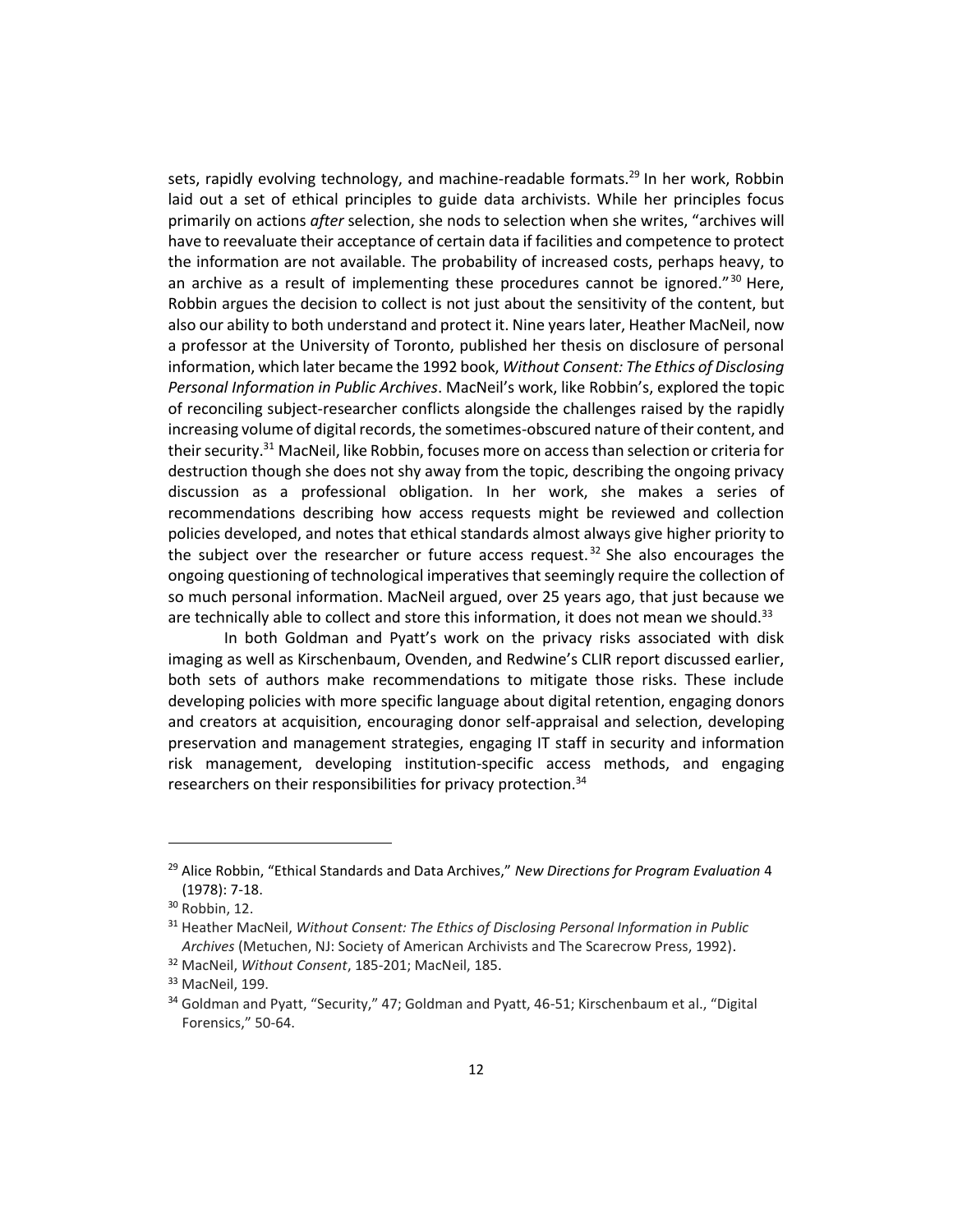While these recommendations are thoughtful and needed, we have two criticisms. The first is the absence of specific considerations for subjects and affected communities. The second is that, for Goldman and Pyatt, the work is rights-based, concerning itself with "content archivists are required to protect under most laws and regulations."<sup>35</sup> While regulations and policies may provide useful benchmarks, they are not sufficient; it may be legal to release someone's data, but this doesn't preclude it from causing harm. Archivists lately have increasingly pointed out and become more sensitive to the complex, prejudiced relationship between record creators and stewards and the subjects or communities they describe. Jarrett Drake illustrated the harmful influence of law enforcement on the creation of records meant to document a 2015 New Orleans police shooting, and Chelcie Juliet Rowell and Taryn Cooksey explored the implications of a digital publisher developing a collection of Ku Klux Klan newspapers in 2017.<sup>36</sup> We must not forget that multiple axes of recordkeeping—from its litigious nature to the terrorizing history that records may record, narrate, and demonstrate—are often at work against the interests of users, subjects, and adjacent or marginalized communities represented within the record.<sup>37</sup>

As authors, we were moved to consider whether we should recommend against keeping disk images at all, as though a universal definitive that did not consider context was required. We discarded the temptation of a universal judgement, recognizing that in radical empathy, absolutes are not required. According to Caswell and Cifor, "these relationships may conflict in dramatic ways if the needs of the creator are vastly different from those of their subjects, for instance, but using radical empathy can guide an archivist to the right questions to ask when processing a collection, ensuring the result is as fair and inclusive as possible."<sup>38</sup> In other words, a decision needs to be made, a dilemma must be resolved, and it is likely that decision can't be easily mapped on to a decision tree or automated workflow.

Arthur David Baynes-Cope arrives at a similar conclusion in his 1988 work, *Thoughts on Ethics in Archival Conservation*. Baynes-Cope argues that without choice and judgement on the part of the conservator, there can be no ethics, and that strict obedience to a workflow or a rigid set of best practices is self-defeating.<sup>39</sup> Baynes-Cope is

histories.

<sup>&</sup>lt;sup>35</sup> Goldman and Pyatt, "Security," 38.

<sup>&</sup>lt;sup>36</sup> Jarrett M. Drake, "Insurgent Citizens: The Manufacture of Police Records in Post-Katrina New Orleans and Its Implications for Human Rights," *Archival Science* 14, no. 3 (October 1, 2014): 376-378; Chelcie Juliet Rowell and Taryn Cooksey, "Archive of Hate: Ethics of Care in the Preservation of Ugly Histories," *Lady Science* (blog), January 19, 2019, https://www.ladyscience.com/blog/archive-of-hate-ethics-of-care-in-the-preservation-of-ugly-

<sup>&</sup>lt;sup>37</sup> Drake, "Insurgent Citizens," 366.

<sup>38</sup> Caswell and Cifor, "From Human Rights," 195.

<sup>39</sup> Baynes-Cope, "Thoughts on Ethics," 140.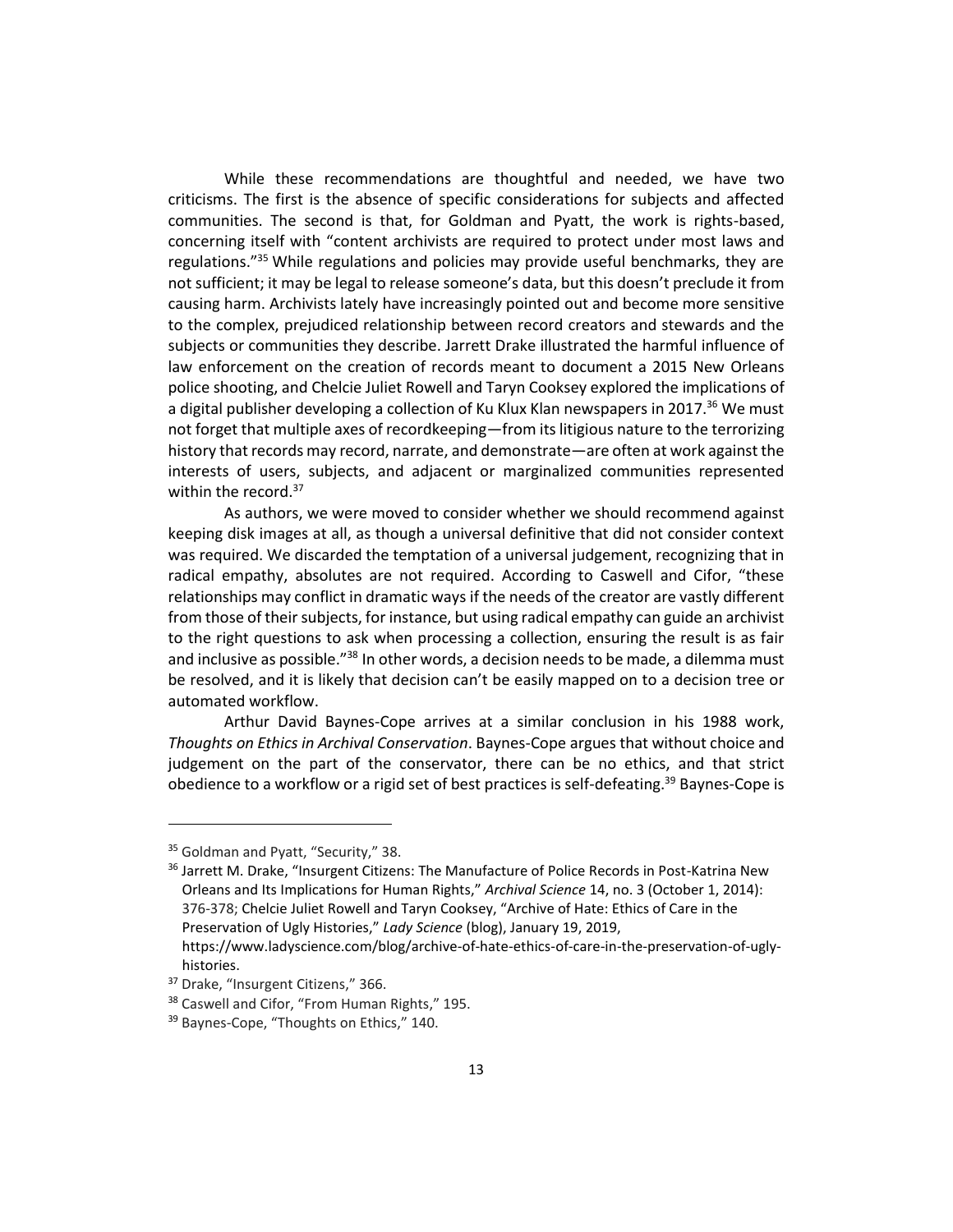basing his argument on the logic that repair or conservation actions cannot always be congruent with the conservation principles as laid out by Ellis and Jenkinson. However, the sentiment is still applicable: his idea that preservationists "should have the mental and moral provision to make moral, ethical judgements, and beyond this what can only be called the gift of doing what is right in the circumstances and doing it beautifully"<sup>40</sup> can easily be applied to digital forensics and preservation. In other words, while workflows and axioms can guide us and hasten work, room must always be left for choice.

Those choices, the thoughtful and empathetic decisions that Caswell and Cifor encourage as part of radical empathy in archives, do not lend themselves well to automation. They are slow decisions, ones that require space and time, and they are human decisions. They are subjective and contextual, and the questions change. They often don't have a default setting. We recognize this can be unsettling for those who prefer a more rigid and rules-based order.

# SUCCESS CRITERIA FOR DISK IMAGE ANALYSIS AND REDACTION TOOLS WITHIN THE LENS OF RADICAL EMPATHY

Computer-aided analysis and redaction tools can support, though may not replace, the human decisions required when working with disk images. There are a range of opensource and proprietary tools to assist a librarian or archivist tasked with making empathetic decisions about these collections. Comparison of these tools is not our goal due to their disparity in functionality, audience, and purpose. Instead, we aim to explain each tool's function, and how it fulfills certain aspects of our success criteria for radical empathy. These criteria are:

- Open-source and thus transparent software, ideally developed or informed by the cultural heritage community;
- Clear documentation of the tool and its functionalities, capabilities, and limitations;
- Allows for transparent and thorough deletion of content as a direct result of analysis;
- Clear and useful reporting mechanisms;
- Does not retain any unwanted content, including in log files, past-versions of content, or metadata, or makes that retention transparent and editable; and
- Low technical barriers to entry.

<sup>40</sup> Baynes-Cope, "Thoughts on Ethics," 144.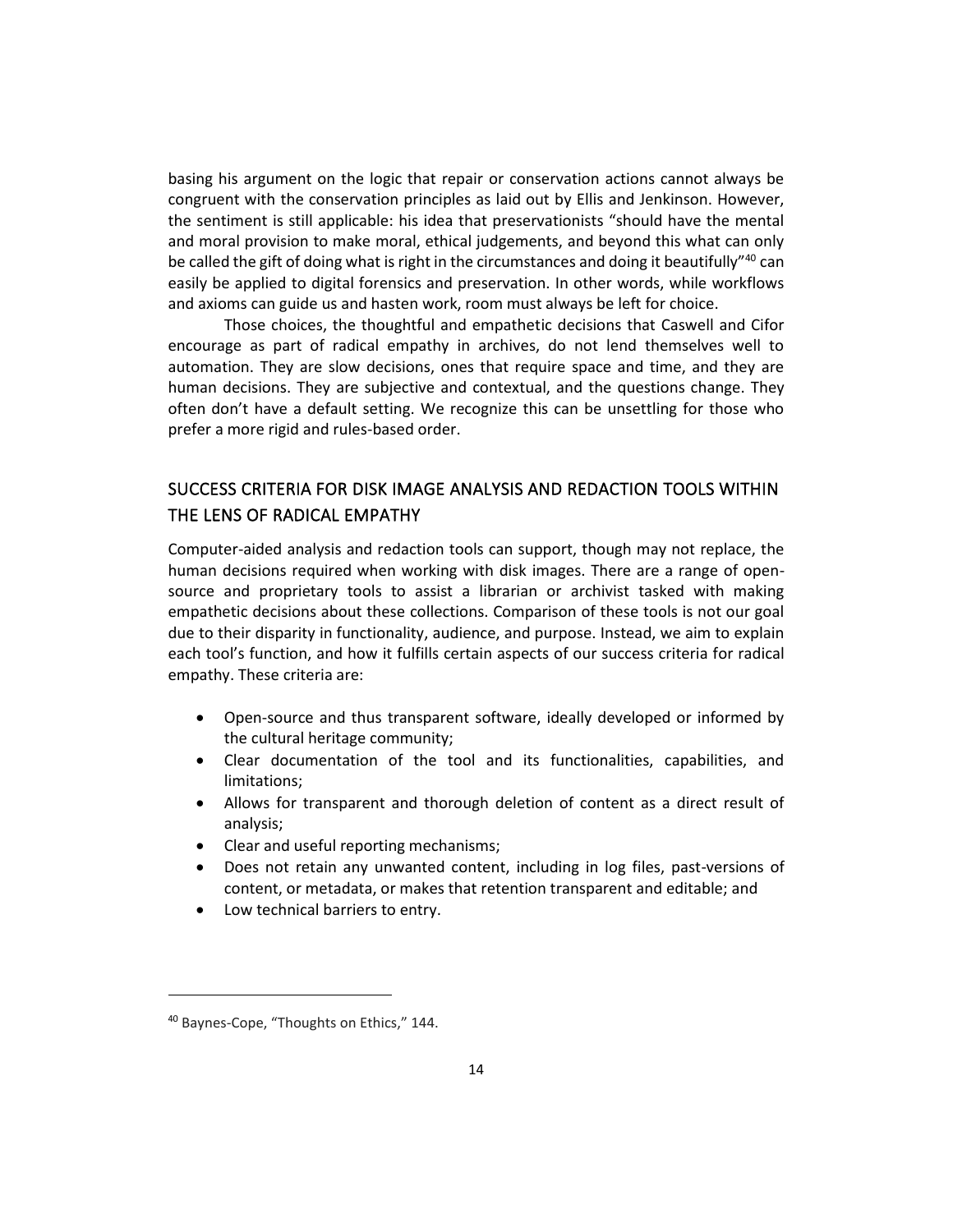The following are a sampling of popular tools and environments available to archivists to help them identify and make decisions about potentially sensitive information in disk images, and an analysis of how they meet these criteria.

#### Bulk\_extractor

Bulk\_extractor, developed by Simson Garfinkel, $41$  is a forensics tool that can scan a disk image and look for particular types of content: strings that match a certain format or type, and metadata associated with certain image files and compressed files. It is very effective at identifying, for example, an email address, URL, or any specified string. It is not, however, as effective at helping an archivist evaluate a video or image, nor is it meant to act as a substitute for thoughtful and considerate evaluation of content. For example, according to bulk extractor, the contents of a file might be benign due to absence of credit card numbers and Social Security Numbers (SSNs), but that doesn't mean those contents would not be harmful to its creator or others if kept. Bulk\_extractor is designed to be an identification tool, not a redaction or deletion tool. Its purpose is to help find information, not remove it.

# Archivematica

Archivematica is a free, open-source digital preservation system that automates the process of preparing digital objects for ingest into a repository and/or storage, and provides access to the archived material. $42$  Archivematica uses bulk extractor as its core application for identifying, analyzing, and reviewing personally identifiable information, such as SSNs, email addresses, and credit card numbers, but includes options for deletion of found content. Once an object is examined by bulk\_extractor it must be sent to Backlog in the application, where the results can be viewed per file in the Appraisal tab. The bulk\_extractor reports are divided into two categories, "PII" and "Credit card numbers". The interface also provides a preview pane for visual evaluation of certain file formats (e.g., .jpg files or .doc files). Archivematica's process transparency and high-level of user control (both behind the scenes in its configuration, and from the user-end) comes at a complexity cost. Archivematica will tell you what it is doing, but finding and deciphering that information requires time, knowledge of where logs are stored, knowledge of where discarded materials awaiting deletion are stored, and ultimately knowledge of the

<sup>&</sup>lt;sup>41</sup> Simson Garfinkel, "Digital Media Triage with Bulk Data Analysis and Bulk\_Extractor," *Computers and Security* 32 (2013): 56-72.

<sup>42</sup> Digital Curation Centre, "Archivematica," *External Resources*[, http://www.dcc.ac.uk/resources/](http://www.dcc.ac.uk/resources/external/archivematica) [external/archivematica](http://www.dcc.ac.uk/resources/external/archivematica); Artefactual, "Archivematica Homepage," https://www.archivematica.org/en/.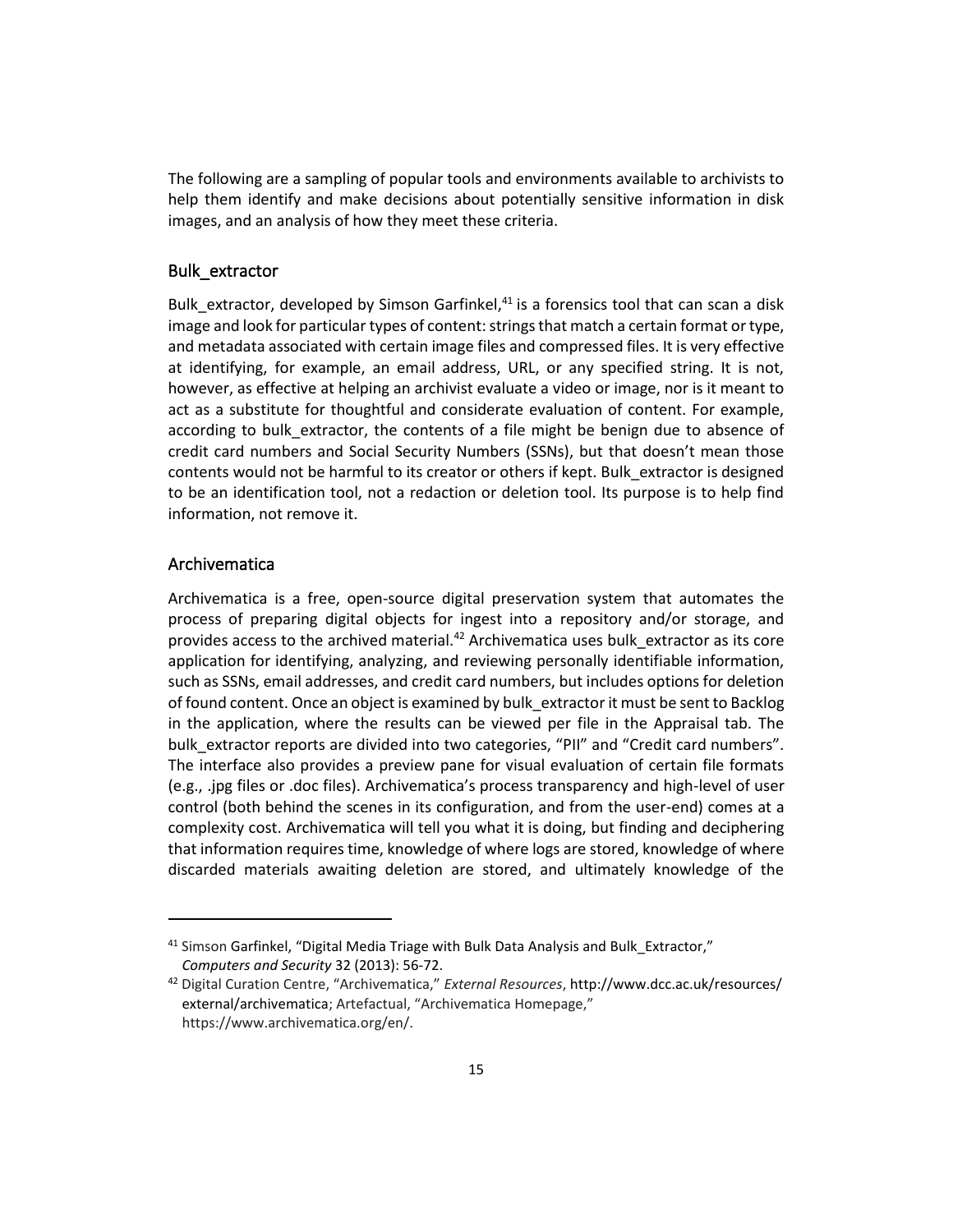infrastructure and system upon which it is installed. For example, a user may extract desired files from a disk image and delete the original disk image along with unwanted extracted files (this is part of the backlog process for storage and requires a dual-user authorization process). It is unclear though if all records of these files (e.g., filenames, filelevel metadata) are wiped. If appraisal and report generation occur after a METS.xml document is generated on the initial transfer, but *before* a file is ultimately rejected, the residue of those files and their existence is difficult to remove.

## **BitCurator**

The BitCurator Environment is an Ubuntu-derived Linux stack of free and open-source digital forensics tools and software libraries. The environment is designed to help collecting institutions triage, acquire, describe, identify, and analyze born-digital materials, incorporating software and practices adopted from the digital forensics community with a low barrier to entry. The environment groups tools and scripts under common steps in the digital forensics workflow: Forensic Disk Imaging, Forensic Processing and Identification of Potentially Sensitive Information, Data Triage, and Metadata Export. A number of tools allow users to view, browse, and analyze disk images (BitCurator Disk Image Access Tool, BitCurator Reporting Tool, fiwalk, bulk\_extractor), identify and prioritize important information in or about disk images (ssdeep, sdhash, ClamAV, DFXML tools, FSlint), as well as additional scripts and tools that further support or enhance the described workflow steps (BitCurator Mounter, GHex, a hex editor/viewer, custom BitCurator tools and Nautilus scripts).

As an open-ended and modular environment, BitCurator provides a lot of space for contextual decision-making. Users can mount disk images and explore them manually and visually, and they can run a variety of reporting or analysis tools (such as bulk\_extractor). That said, the goals of BitCurator (like those of forensics) are collection, analysis, identification, and documentation, not deletion.

## Bulk Reviewer

Bulk Reviewer, an open-source tool, aids in the identification and review of sensitive information in disk images or logical files.<sup>43</sup> As an answer to Goldman and Pyatt's concerns about the prevalence of forensic methods, Tessa Walsh, began work on Bulk Reviewer in 2018 to help librarians and archivists better and more quickly review born-digital content. In a departure from law enforcement's traditional keyword or phrase searching tools, and recognizing what is required for empathetic collections decisions, Walsh envisioned a tool

<sup>43</sup> Tessa Walsh, "BulkReviewer-README," *Github*, Retrieved March 26, 2019 from https://github.com/bulk-reviewer/bulk-reviewer.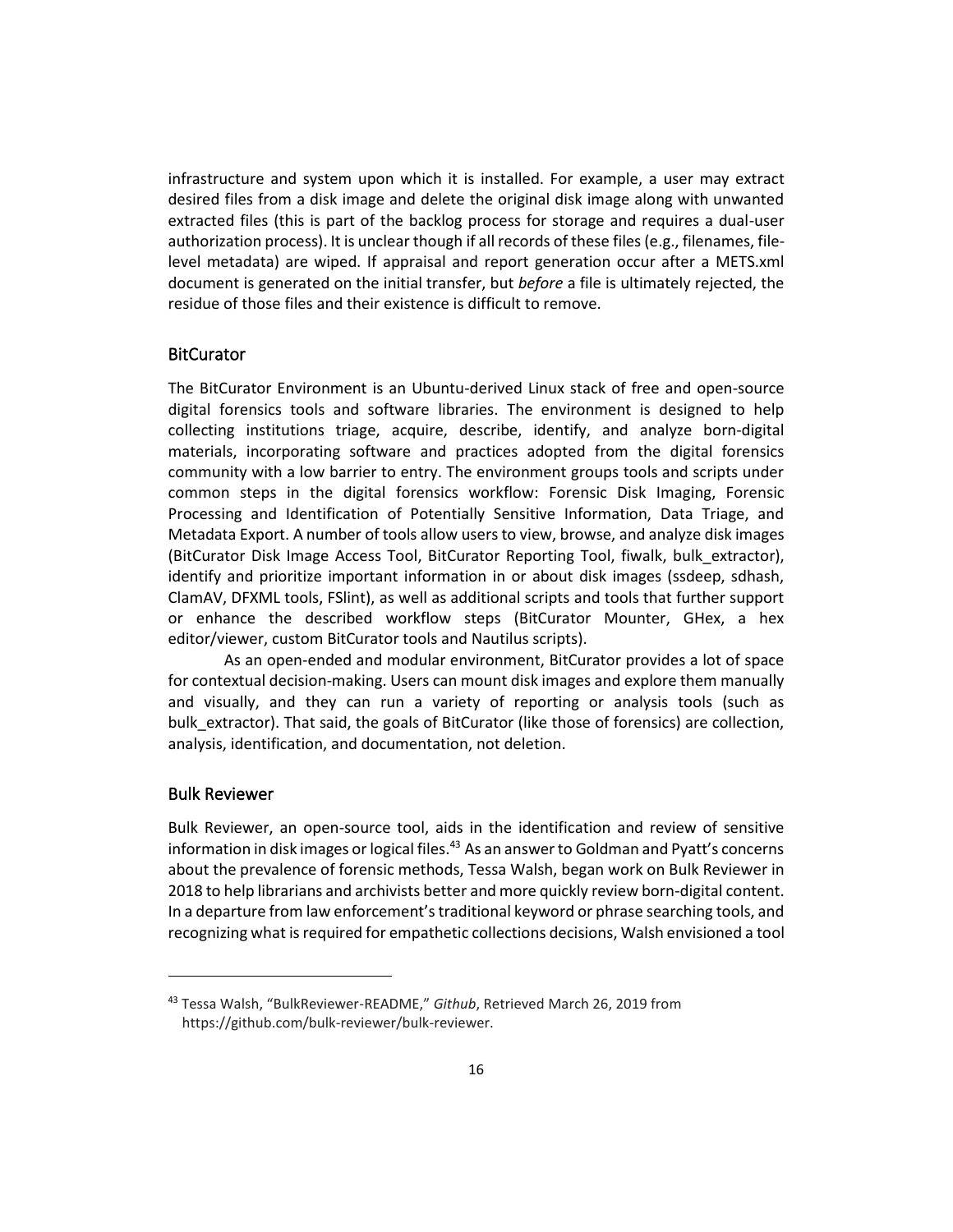that assists the human review process, allows for annotation and discussion, and helps overcome technical obstacles to redacting content that is both visibly performed and sometimes hidden in places like file slack or headers.

Bulk Reviewer is still a work-in-progress, but the second production release (0.2.0) is available. Its functionality includes scanning for user-supplied regular expressions, keywords, names, and structured strings. Its evaluation of a disk image is primarily textbased (e.g., a photo's EXIF metadata can be evaluated, but not the photo itself). As with Archivematica, most of this functionality is provided by bulk\_extractor, but user control and reporting are significantly expanded. BulkReviewer does not provide an option to redact within files (a difficult and technically unstable tactic), but it does provide decision support through exports that can be classified as "cleared" (found not to contain defined sensitive information) or "private" (files found to contain defined sensitive information). The reporting mechanisms are abundant and clear, and the active project is installed as a desktop application with installer scripts provided and extensive documentation.

#### Forensic ToolKit (FTK)

Forensic ToolKit (FTK) is a proprietary computer forensics software made by AccessData designed to "help law enforcement officials, corporate security, and IT professionals access and evaluate the evidentiary value of files, folders, and computers," therefore its features correspond with stages in the e-discovery process: identification, preservation, collection, processing, review, and production.<sup>44</sup> Functionality includes creation of disk images (e.g., of hard drives, floppy, CD/DVD, portable media such as USB drives, and/or live data from any common electronic source); identification, analysis, and redaction of deleted files and objects (data carving), contact information, and other data specified by the user; filter searching to quickly locate specific item types and/or exclude specific data from review and reporting; as well as decryption.<sup>45</sup> The filter feature allows users to search for keywords and specified data (e.g. email addresses, phone numbers) at a high level of granularity: predefined filters can target specific mobile and communication data such as email and addresses or signatures within them, phone history, calendar information, etc.

FTK presents high financial and technical barriers, as well as obstacles to understanding and terminology. First, the software costs a few thousand dollars without a support contract. Second, because the tool relies on distributed processing and allows for multiple installation methods, installation requires moderate technical understanding regarding database management. Language and metadata further pose an obstacle.

<sup>44</sup> AccessData, "Forensic ToolKit (FTK) Version 6.4 User Guide," *AccessData,* February 2018, https://ad-pdf.s3.amazonaws.com/ftk/6.4.x/FTK\_UG.pdf.

<sup>45</sup> AccessData, "Forensic ToolKit (FTK)."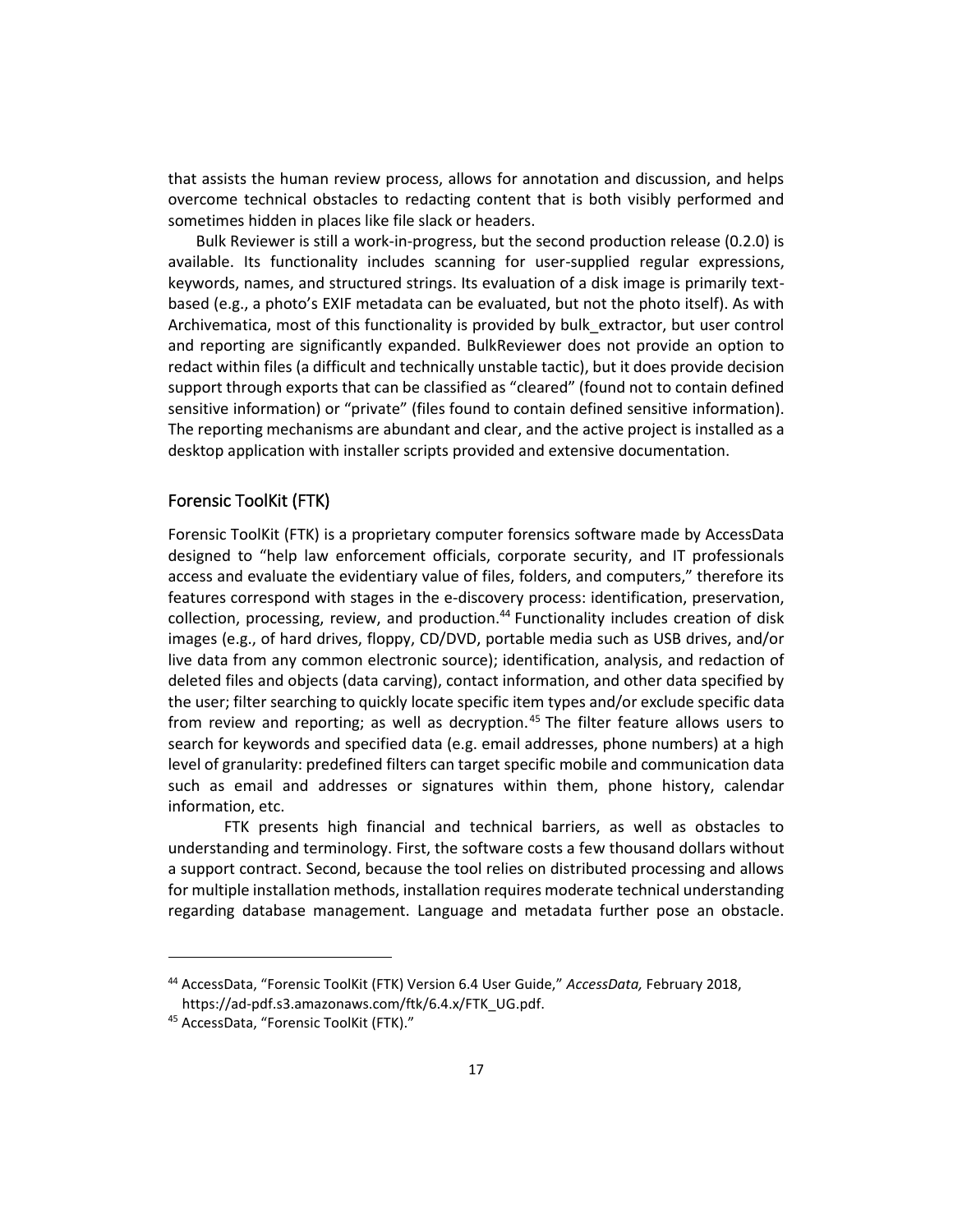Language used in the FTK manual and user interface are drawn directly from law enforcement, automatically creating a barrier of knowledge and understanding related to terminology for users of the tool outside of those audiences. While features can be useful to those outside of the designated user group, use of the tool comes at an additional labor cost. Workflow steps and metadata fields must be mapped between FTK's terminology and those more prominently known in the archival and digital preservation communities (e.g., "evidence" and "case" vs. collection or accession, "custodian" vs. subjects, creator, or communities). Further, because recovery of deleted data is a core feature and the software's data model maps to e-discovery practices, the process of deletion and redaction are convoluted and lengthy, at times requiring the user to detach multiple records from each other in order to delete "evidence." Disk images and their contents are described and processed as evidence to be documented and retained rather than destroyed.

# **DISCUSSION**

We do not yet have a tool that will do it all, nor should we expect to. Computer-aided analysis and deletion can support and assist the archivist's work. However, the identification of potentially harmful information and decisions on its inclusion need to consider the relationships to objects' creators, subjects, users, or communities. This requires labor, time, and empathy.

From our own collections, we pulled a floppy disk for preservation treatment that was collected over 20 years ago, and contained content that raised many of these questions. The disk's origin was as part of a submission to a magazine, whose editor was the actual donor. Contained within the deleted content were personal letters detailing experiences battling cancer. These letters did not contain credit card numbers or SINs/SSNs. They did not violate any laws. To keep them however, even buried in the invisible recesses of a disk image, would be wrong. These letters were not meant to be collected by the repository and they were not intended for a public audience. We made the decision to pull the one file (the author's original submission) that was part of the collection's focus, and delete the disk image. Internal discussion is still ongoing about whether the original media carrier should be disposed. Once an object makes its way into special collections, it can be difficult to remove. Discovering the letters and then making these decisions were all actions that required human labor and consideration.

## Recommendations and Future Work

The following recommendations follow a feminist ethics of care, and they create space for the consideration of creators, subjects, users, communities, and other cultural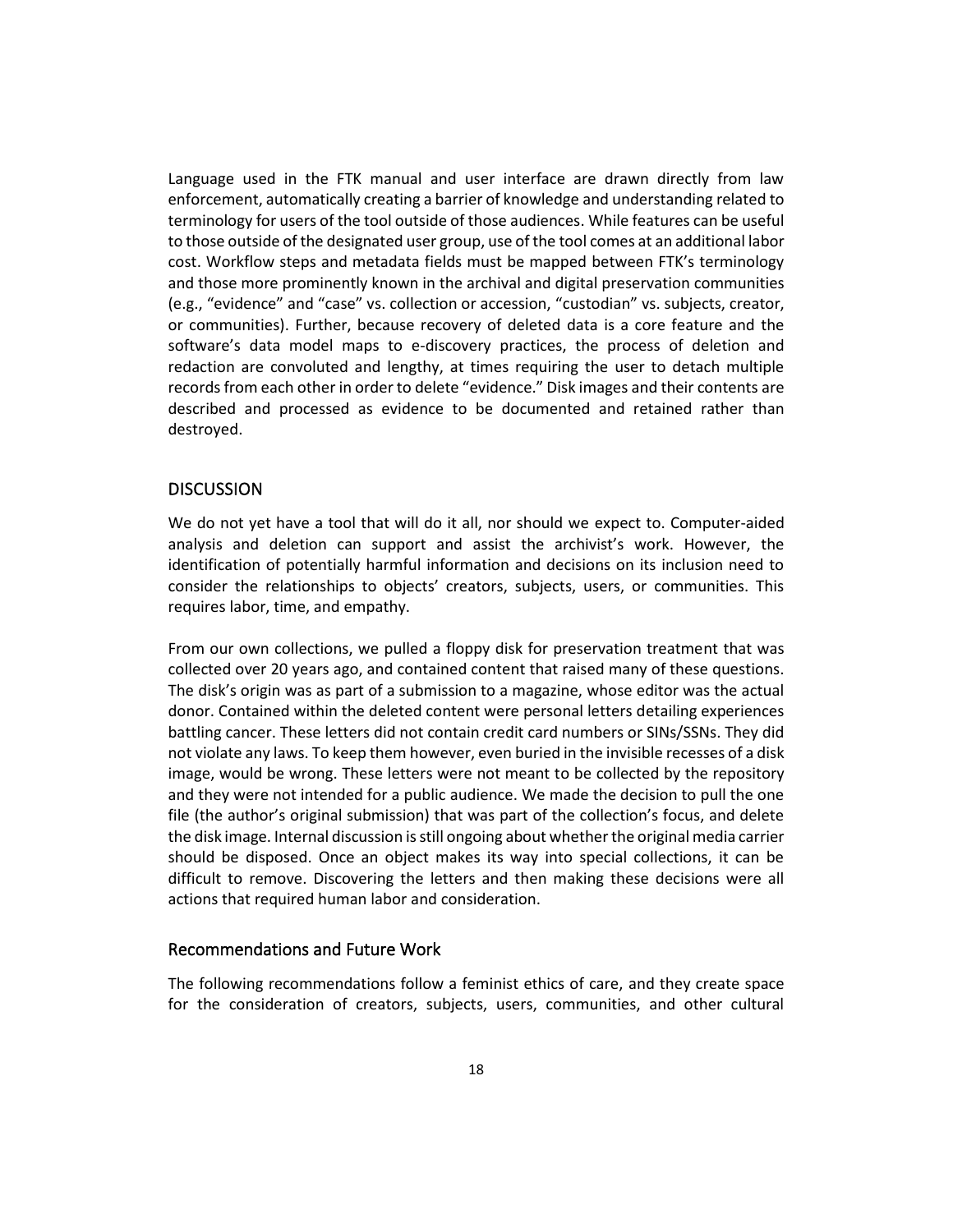heritage professionals in our work beyond what is possible in a traditional, legalistic, rights-based framework. Our hope is to contribute to this subset of our field, helping ourselves and others make empathetic, thoughtful, and informed decisions about digital materials. To this end, beyond our success criteria for analysis and redaction tools, we include several recommendations for future work, both within our profession and field of scholarship. We value the recommendations put forth by Goldman, Pyatt, Kirschenbaum, Ovenden, and Redwine, which include more specific policy language, donor engagement at the time of acquisition, self-appraisal, improving management strategies, engaging IT staff, developing institution-specific access methods, collecting stories and use cases, defining requirements for the development of new tools, developing regional collaboration networks, and educating researchers on their responsibilities. <sup>46</sup> In considering radical empathy, we would also like to expand the list of recommendations to *add* the following.

#### Allocate Staff, Training, and Time Needed to Review Born-Digital Content

Appropriate provision of staff training and allocation of time is required to fully review all content, before the decision to keep it. When possible, additional staff to review borndigital content should be a condition of acquisition, particularly for collections with highrisk or sensitive information. As demonstrated, current technical solutions to scan for sensitive information are aids, not replacements. These tools are also incapable of making nuanced decisions about retention, destruction, or redaction.

#### Collect Less

As Alice Robbin remarked in 1978, the increased costs of digital collections are both probable and heavy. If those costs cannot be covered, it is important to consider that the archive may be unable to accept the materials. As we have shown, it is nearly impossible to know with precision what exists on born-digital media-bound carriers without rendering that content. Therefore, more often than not the appraisal and review process for born-digital material occurs *after* the archive acquires these materials and *while* the media is processed for preservation and access. Unless the acquisition process can be amended to better appraise born-digital materials, archivists and curators must explicitly limit acquisitions of born-digital materials in accordance with the archive's ability to ethically steward these materials.

<sup>46</sup> Goldman and Pyatt, "Security," 46-51; Kirschenbaum et al., "Digital Forensics," 62-64.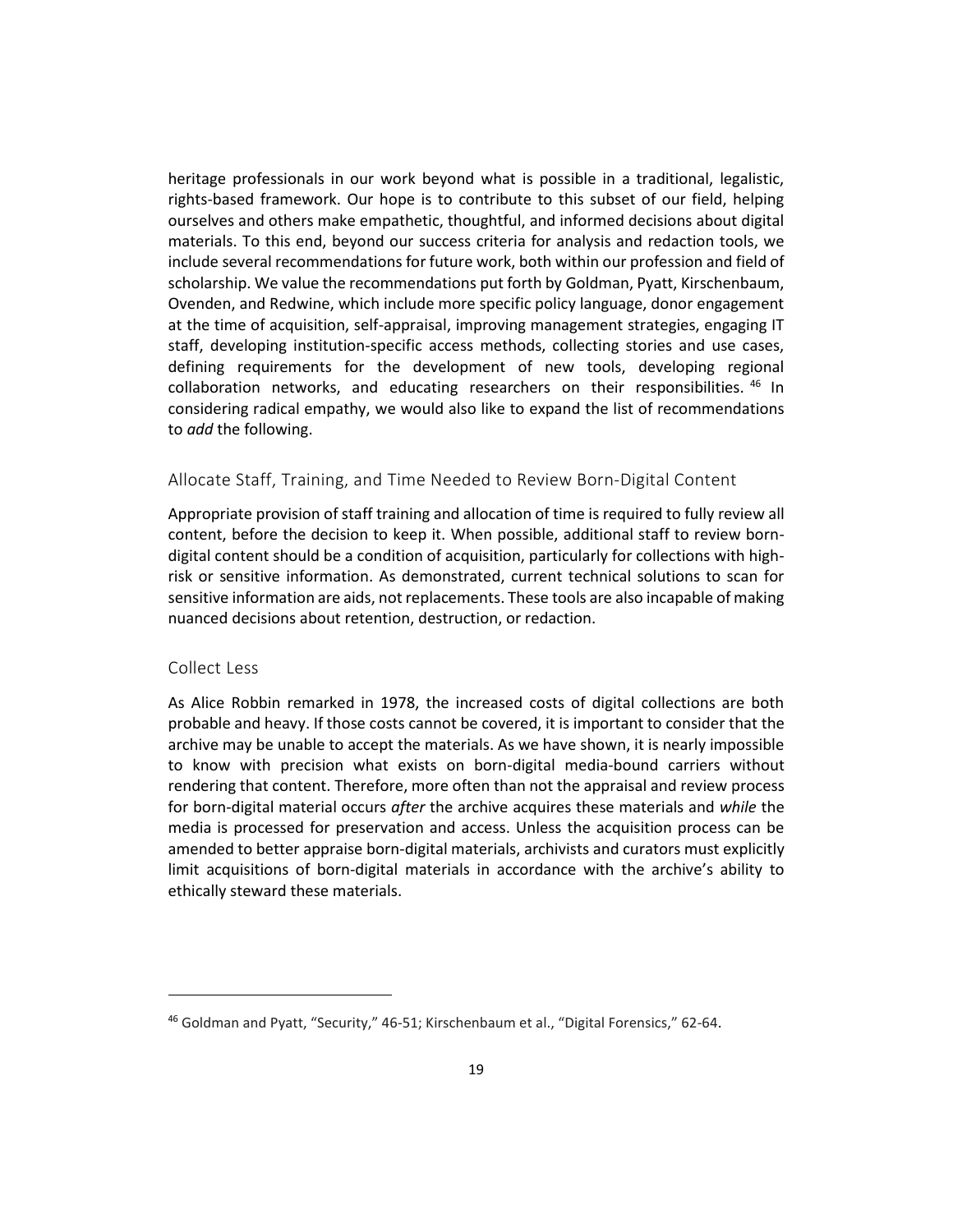Consider the Subjects and Affected Communities of Born-Digital Materials, and Their Presence in Those Materials

Goldman and Pyatt, as well as Kirschenbaum, Ovenden, and Redwine, include consideration of and engagement with *donors* in their recommendations. The authors of the 2010 CLIR report also emphasize the critical need to engage *researchers*in discussions around their responsibilities to protect sensitive information. However, none explicitly mention the *subjects*, or adjacent and marginalized communities represented in the archival materials. In a feminist approach, the steward also cares for and considers subjects and communities when making archival decisions.<sup>47</sup>

Define Acceptable Risk for Retention of Sensitive Data and PII

Goldman and Pyatt called on the digital preservation community to begin "collectively attempting to define what constitutes acceptable risk when it comes to born-digital materials" to mitigate and manage risk. $48$  As we have demonstrated in this paper, the barriers for thoroughly and thoughtfully reviewing sensitive information are numerous. Therefore we, as community members and staff at individual collecting institutions, must begin an iterative staged approach for tackling the issues that sensitive data and PII present. We can begin by creating classes of the sensitive data that exists within and across our collections, then prioritizing those risks, in an initial attempt to manage risk. By first defining what sensitive data exists in or across collections, what risks these data pose, and determining the priority of data or collections to review and redact, we can better plan future resourcing and staff labor for both the short and the long term. This work can also inform further decisions to acquire or accept future digital materials. As Robbins stated, we must consider not only the sensitivity of the materials but our ability to understand and manage that data as part of our decision to collect.

Generate Data and Documentation on Processing Time and Staff Required to Review Sensitive Information

Building on Kirschenbaum, Ovenden, and Redwine's recommendation to gather use cases, we believe it is critical for staff to document their identification, reviewal and redaction activities in order to generate appropriate allocation of resources and labor; as well as identify challenges and risks posed to staff, collecting institutions, record creators, users, subjects, and other third parties. Even though predictions or understanding of the process may fluctuate among collections and materials, it is more prudent to gather use

<sup>47</sup> Caswell and Cifor, "From Human Rights," 36.

<sup>48</sup> Goldman and Pyatt, "Security," 52.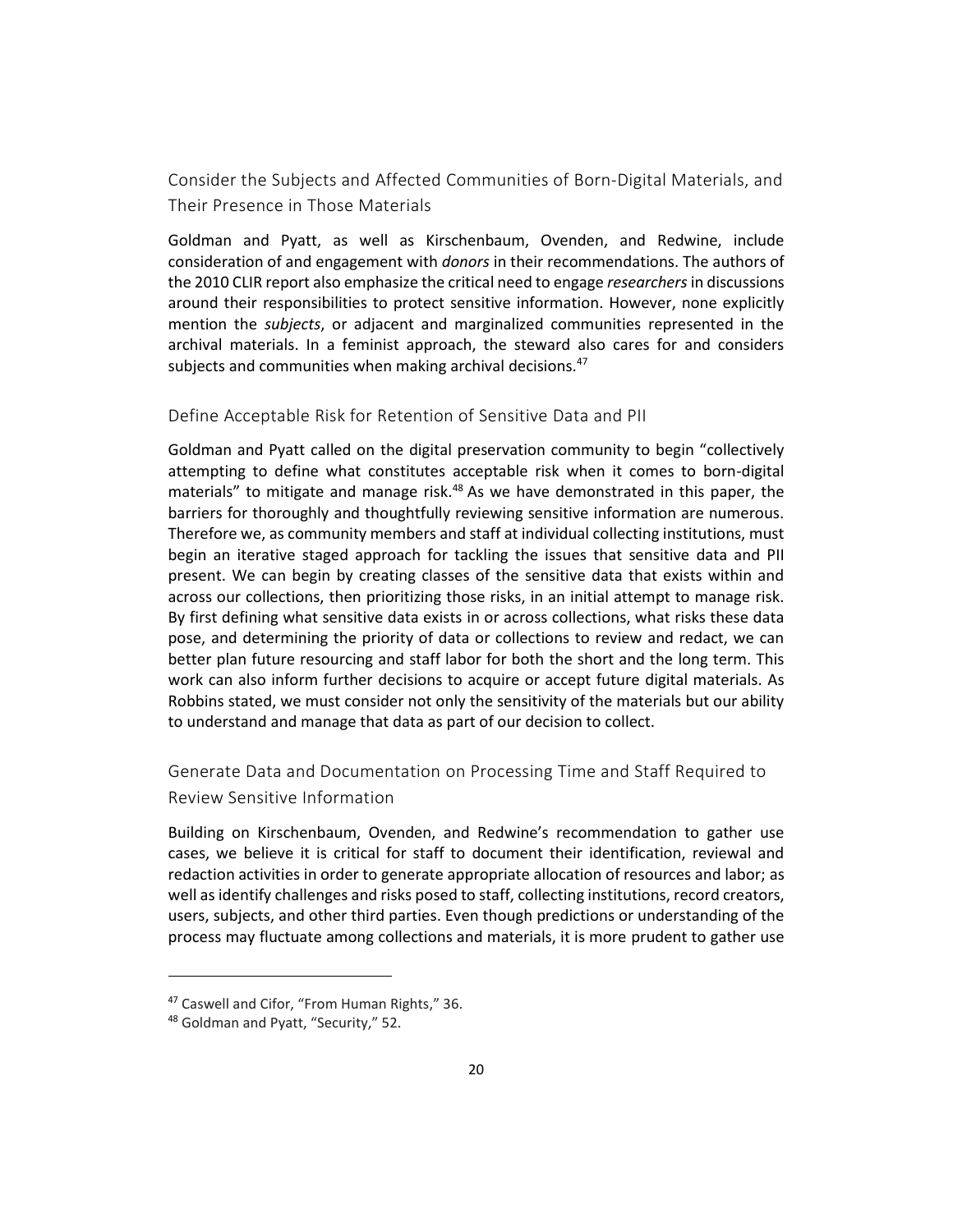cases, lessons learned, and data in order to give insight into the process of managing sensitive personal information.

#### Use Tools Developed and Informed by Libraries, Archives, and Museums

Archivists, curators, and other stewards of born-digital cultural heritage should develop or aim to use tools developed and informed by their own communities and subjects. When we use tools primarily designed for a different "type" of custodian, we create more labor that must be performed for outside of the tool in order for the digital objects to be properly stewarded in a way that aligns with archival and preservation best practices. We also risk fundamentally altering our perspective. Take, for example, a Twitter discussion in early 2019 on the use of equipment and software from vendors primarily serving legal enforcement. The discussion began with Eddy Colloton, a Project Conservator at the Hirshhorn Museum, noting, "Lots of GLAM folks (including me) using tools from vendors that primarily service law enforcement. Thinking about forensic bridges and disk imaging software especially. Kinda fucked up right?"<sup>49</sup> The subsequent conversation drew heavily on Elvia Arroyo-Ramirez, Kelly Bolding, Faith Charlton, and Allison Hughes' work at Princeton as described in, *"Tell Us about Your Digital Archives Workstation": A Survey and Case Study*. They write, "the company that manufactures FRED machines, Digital Intelligence, has a primary customer base not of cultural heritage institutions but law enforcement agencies. The sobering fact that our purchase would indirectly help support the tools of the criminal justice system, and by extension, the prison industrial complex, caused some unease." <sup>50</sup> From this, Elizabeth England, an archivist, stated a desire for functionality in the open-source disk imaging tool, Guymager, to edit or use different metadata fields as opposed to the preset fields, "evidence number" and "examiner."<sup>51</sup> Within 24 hours, Euan Cochrane, a digital preservationist, and Guy Voncken, Guymager's developer, had created a solution to change the fields.<sup>52</sup> This interaction perfectly highlights the need for archivists, curators, and other stewards of born-digital materials to have access and input into the development of software and tools utilized in their work.

<sup>&</sup>lt;sup>49</sup> Eddy Colloton, Twitter Post, March 21, 2019, 3:36pm, https://twitter.com/EddyColloton/ status/1108814751281360896.

<sup>&</sup>lt;sup>50</sup> Elvia Arroyo-Ramirez, Kelly Bolding, Faith Charlton, and Allison Hughes, "Tell Us About Your Digital Achives Workstation: A Survey and Case Study," *Journal of Contemporary Archival Studies* 5 (2018): 9.

<sup>51</sup> Elizabeth England, Twitter Post, March 21, 2019, 4:00pm, https://twitter.com/elizabeengland/status/1108820635650793473.

<sup>&</sup>lt;sup>52</sup> Guymager Ticket #13 as submitted by Euan Cochrane, "Add Ability to Define Metadata Field Names Through Settings," SourceForge, March 25, 2019, https://sourceforge.net/p/guymager/ feature-requests/13/.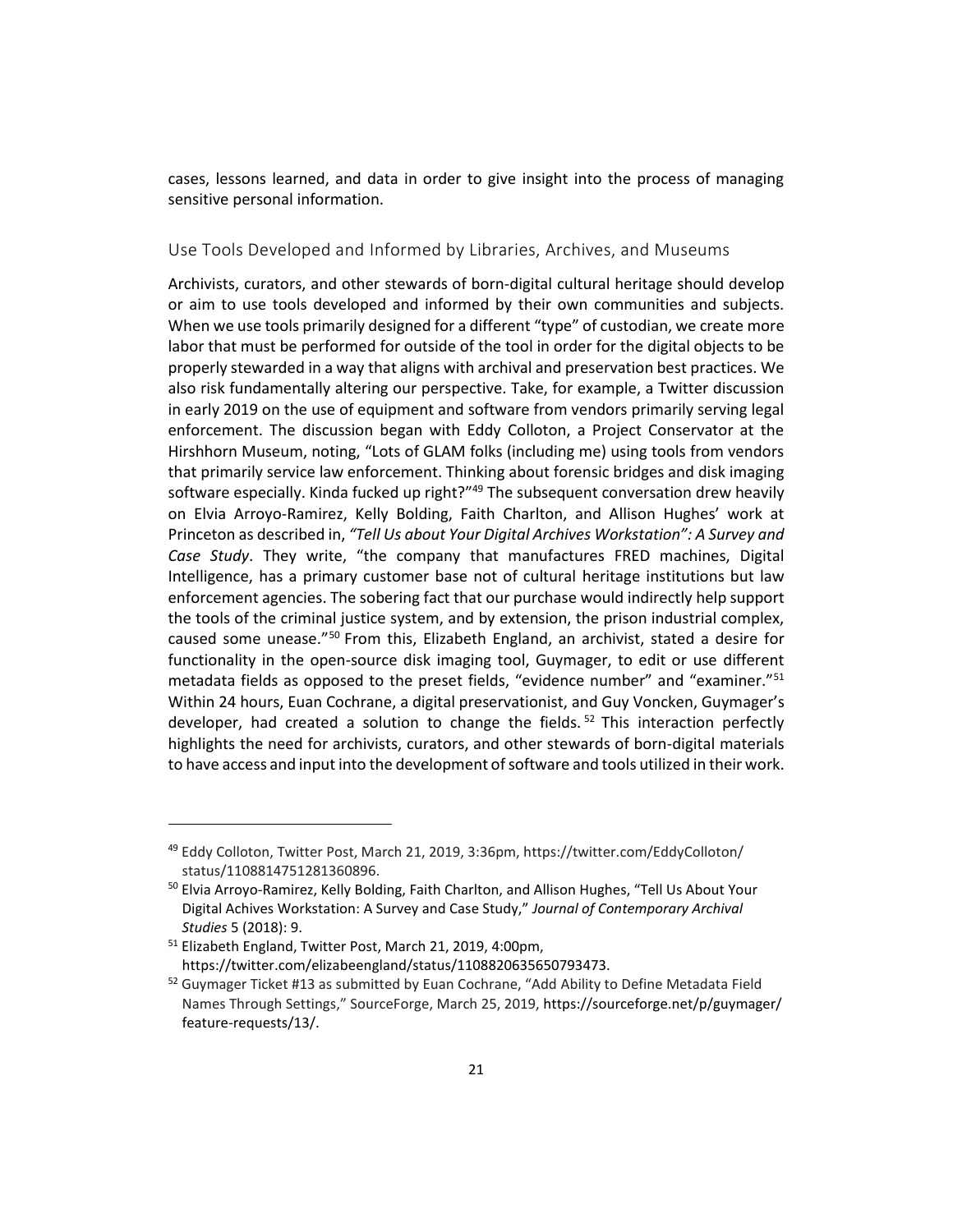## **CONCLUSION**

Given the number and range of hurdles surrounding the management of sensitive data, we must maintain a critical eye regarding the theory and practices our digital archival work depends on, particularly with respect to personal archives. Archival science, traditional recordkeeping, and digital forensics and preservation best practices hold that the disk image is the gold standard preservation format for born-digital materials. The disk image engenders trust, authenticity, and integrity but also potentially discloses a multitude of hidden and sensitive information to the recordkeeper, who must decide on the proper course for review and redaction (or not). The disk image also serves as a deferral method, a way to hold content in stasis until some future date when a more thorough review of its contents can be completed. For some, this date might be triggered by an access request. For others, it may be when more resources, like staff time, become available. In some cases, it may not come at all.

Radical empathy lends a feminist intersectional lens to digital forensics practices, which originate in law enforcement. Rather than focusing on the gathering and retention of evidence, it asks us to center human experience in archives, and consider all users, creators, subjects, and communities that the existing records affect. Here, radical empathy points to a lack of care and ethical accountability on the part of the archivist in managing sensitive personal information. Building upon recent work, case studies, and understanding of sensitive information in born-digital archival material, we recognize a need to hold ourselves accountable to creators, users, subjects, and marginalized communities; define the risks data and our workflows pose towards those groups; and either allocate resources, training, and human labor to the management of sensitive data or collect what we can appropriately manage.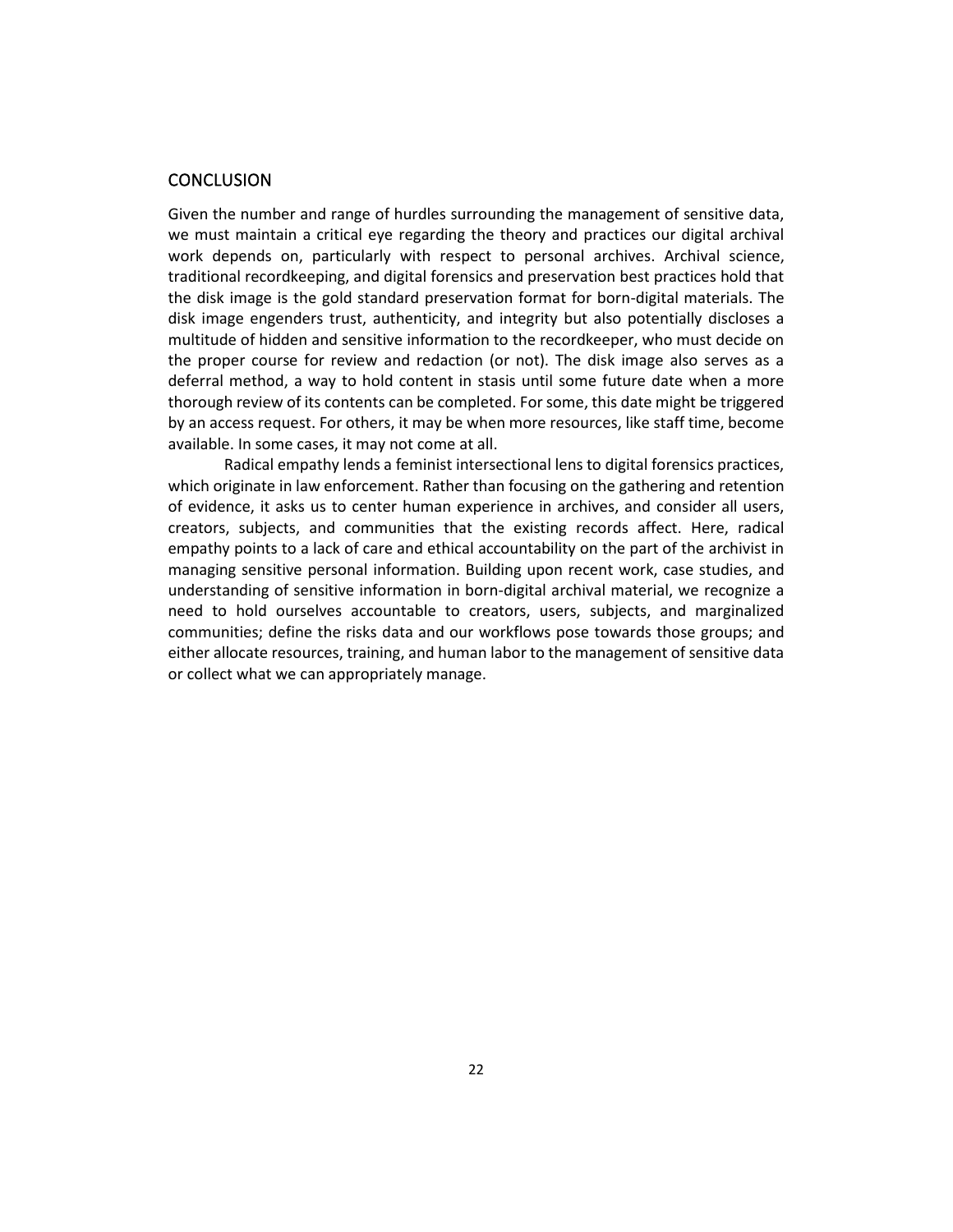#### **BIBLIOGRAPHY**

- AccessData. "Forensic ToolKit (FTK) Version 6.4 User Guide," February 2018. https://adpdf.s3.amazonaws.com/ftk/6.4.x/FTK\_UG.pdf.
- "Archivematica," External Resources, Digital Curation Centre. Last modified July 24, 2015, http://www.dcc.ac.uk/resources/external/archivematica.
- Arroyo-Ramirez, Elvia, Kelly Bolding, Faith Charlton, and Allison Hughes. "Tell Us About Your Digital Archives Workstation: A Survey and Case Study." *Journal of Contemporary Archival Studies* 5, article 16 (2018). https://elischolar.library. yale.edu/jcas/vol5/iss1/16.
- Baynes-Cope, David. "Thoughts on Ethics in Archival Conservation," *Restaurator. International Journal for the Preservation of Library and Archival Material* 9, no. 3 (1988): 136-146. https://doi.org/10.1515/rest.1988.9.3.136.
- Baynes-Cope, David. "Principles and Ethics in Archival Repair and Archival Conservation, Part 1: The Principles of Archival Repair and of Archival Conservation," *Journal of The Society of Archivists* 15 (1994): 17-26. https://doi.org/10.1080/ 00379819409511727.
- Caswell, Michelle and Marika Cifor. "From Human Rights to Feminist Ethics: Radical Empathy in the Archives," *Archivaria* 81 (Spring 2016): 23-43. https://archivaria.ca/archivar/index.php/archivaria/article/view/13557.
- Colloton, Eddy. Twitter Post. March 21, 2019. 3:36pm. https://twitter.com/ EddyColloton/status/1108814751281360896.
- Drake, Jarrett M. "Insurgent Citizens: The Manufacture of Police Records in Post-Katrina New Orleans and Its Implications for Human Rights." *Archival Science* 14, no. 3 (October 1, 2014): 365–80. https://doi.org/10.1007/s10502-014-9224-2.
- Duranti, Luciana. "From Digital Diplomatics to Digital Records Forensics." *Archivaria* 68, (Fall 2009): 39–66. [https://archivaria.ca/index.php/archivaria/article/view/](https://archivaria.ca/index.php/archivaria/article/view/13229/14548) [13229/14548.](https://archivaria.ca/index.php/archivaria/article/view/13229/14548)
- Duranti, Luciana. "Diplomatics: New Uses for an Old Science, Part I." *Archivaria* 28 (Summer 1989): 7–27. [https://archivaria.ca/archivar/index.php/archivaria/](https://archivaria.ca/archivar/index.php/archivaria/article/view/11567/12513) [article/view/11567/12513.](https://archivaria.ca/archivar/index.php/archivaria/article/view/11567/12513)
- Durno, John, and University of Victoria Libraries. "Digital Archaeology and/or Forensics: Working with Floppy Disks from the 1980s." The Code4Lib Journal, no. 34 (October 2016). https://journal.code4lib.org/articles/11986.
- Ellis, Roger. *The Principles of Archive Repair: A Paper Read by Roger Ellis*. London, UK: London School of Printing and Graphic Arts, 1951.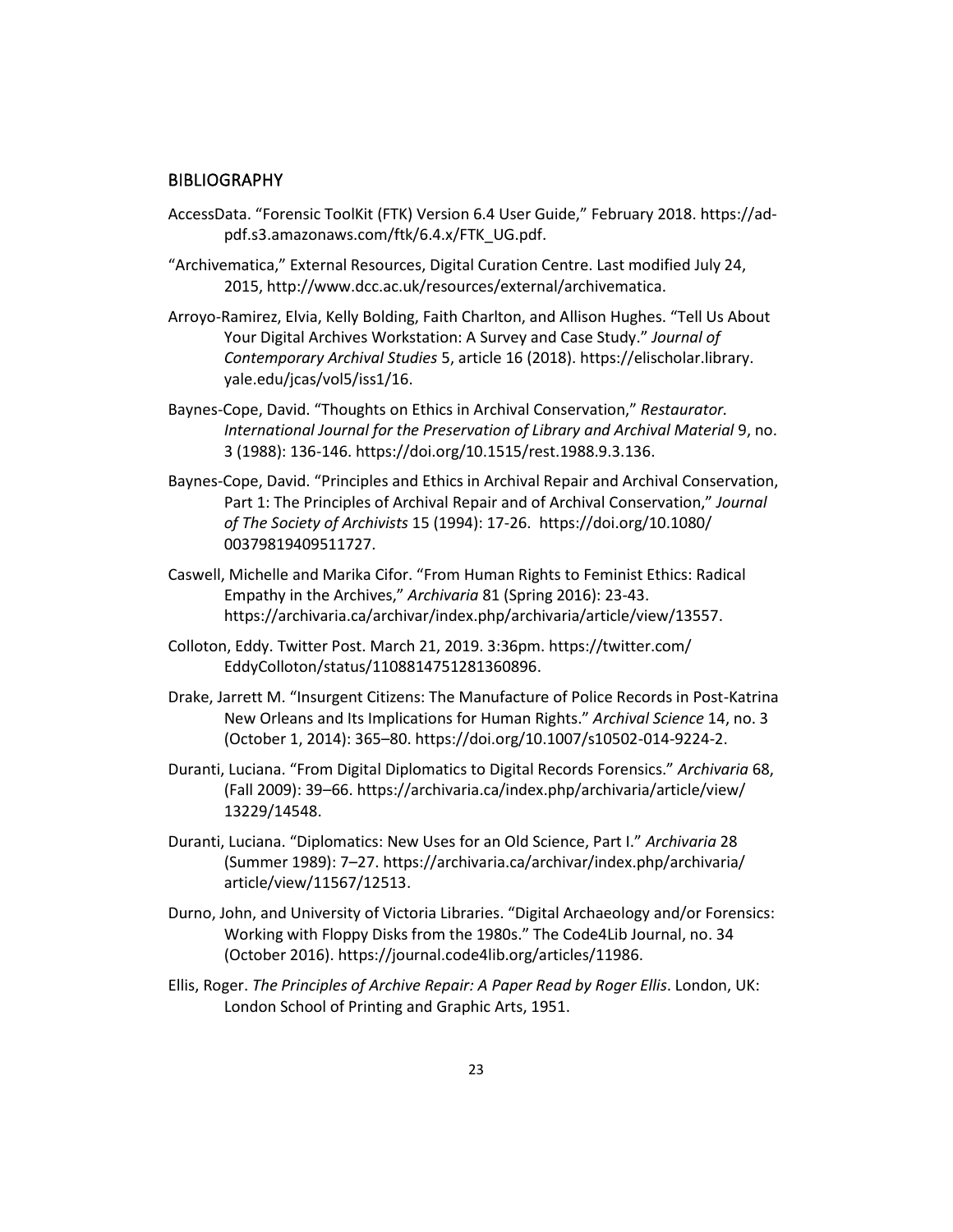- England, Elizabeth. Twitter Post. March 21, 2019, 4:00pm. https://twitter.com/ elizabeengland/status/1108820635650793473.
- Garfinkel, Simson. "Digital Media Triage with Bulk Data Analysis and bulk\_extractor." *Computers and Security* 32 (2013): 56-72. https://simson.net/clips/academic/ 2013.COSE.bulk\_extractor.pdf.
- Goldman, Ben and Timothy D. Pyatt. "Security Without Obscurity: Managing Personally Identifiable Information in Born-Digital Archives," *Library and Archival Security* 26, no. 1-2 (2013): 37-55[. https://doi.org/10.1080/01960075.2014.913966.](https://doi.org/10.1080/01960075.2014.913966)
- Guymager Ticket #13 as submitted by Euan Cochrane. "Add Ability to Define Metadata Field Names Through Settings." SourceForge. March 25, 2019. https://sourceforge.net/p/guymager/feature-requests/13/.
- Jenkinson, Hilary. *A Manual of Archive Administration Including the Problems of War Archives and Archive Making.* Oxford, UK: The Clarendon Press, 1922. https://archive.org/details/manualofarchivea00jenk/page/n5.
- John, Jeremy Leighton. "Adapting Existing Technologies for Digitally Archiving Personal Lives: Digital Forensics, Ancestral Computing, and Evolutionary Perspectives and Tools," *iPres 2008: The Fifth International Conference on Preservation of Digital Objects, London* (September 2008): 48-55. https://phaidra.univie.ac.at/ o:294101.
- Kirschenbaum, Matthew G. *Mechanisms: New Media and the Forensic Imagination*. Cambridge, MA: The MIT Press, 2008.
- Kirschenbaum, Matthew G., Richard Ovenden, and Gabriela Redwine. "Digital Forensics and Born-Digital Content in Cultural Heritage Collections," *Council on Library and Information Resources (CLIR) Reports* 149 (2010). https://www.clir.org /pubs/reports/pub149.
- MacNeil, Heather. *Without Consent: The Ethics of Disclosing Personal Information in Public Archives.* Metuchen, NJ: Society of American Archivists and The Scarecrow Press, 1992.
- MacNeil, Heather, Chen Wei, Luciana Duranti, Anne Gilliland-Swetland, Maria Guercio, Yvette Hackett, Babak Hamidzadeh, et al. "Part 1: Establishing and Maintaining Trust in Electronic Records – Authenticity Task Force Report." In *The Long-Term Preservation of Authentic Electronic Records*. 2001[.](file:///C:/Users/andre/Desktop/) http://www.interpares.org/ book/interpares\_book\_d\_part1.pdf.
- Moravec, Michelle. "Feminist Research Practices and Digital Archives." *Australian Feminist Studies* 32, no. 91-92 (April 3, 2017): 186-201. https://doi.org/ 10.1080/08164649.2017.1357006.